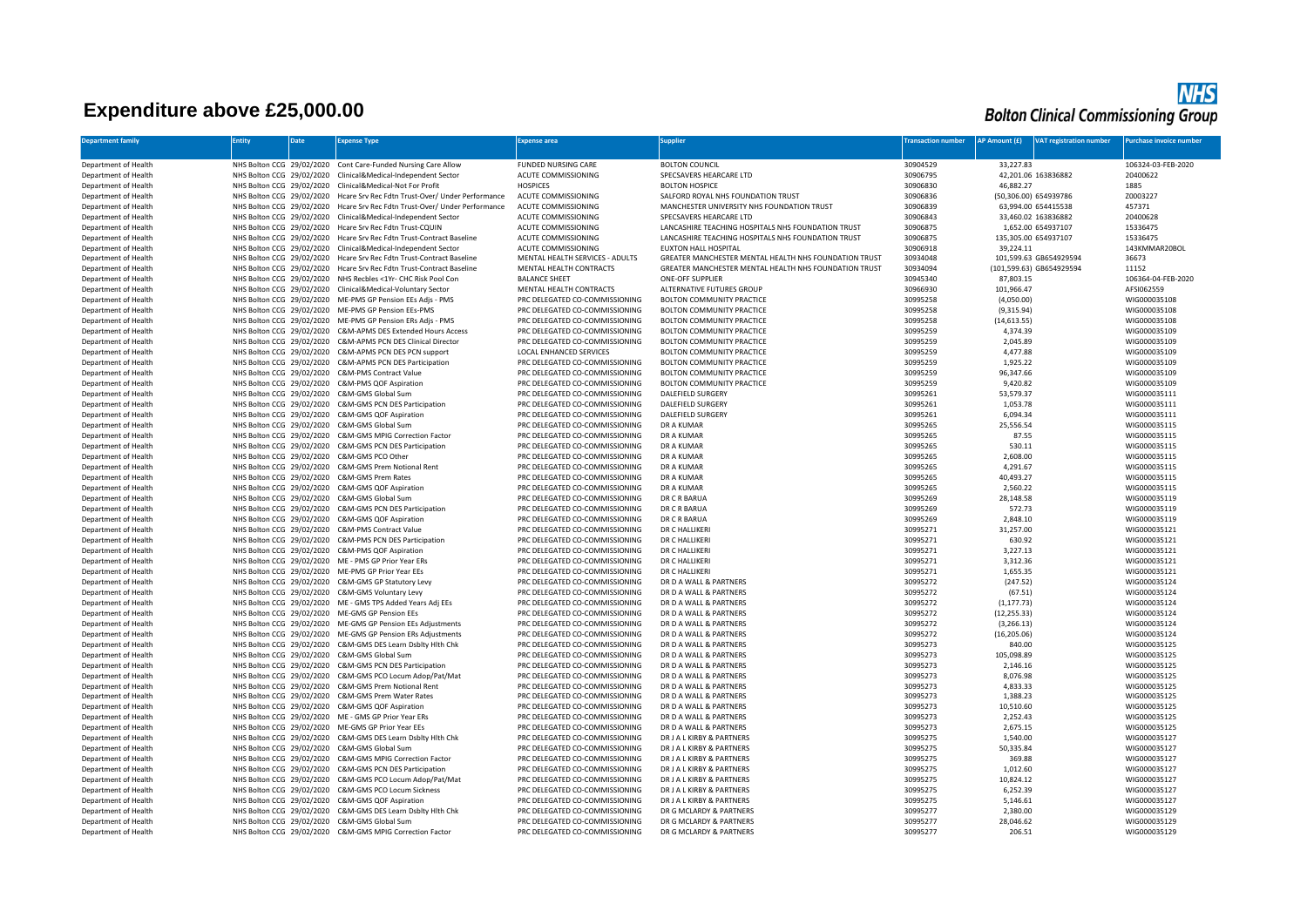| Department of Health |                                                     | NHS Bolton CCG 29/02/2020 C&M-GMS PCN DES Participation    | PRC DELEGATED CO-COMMISSIONING | DR G MCLARDY & PARTNERS | 30995277 | 545.20       | WIG000035129 |
|----------------------|-----------------------------------------------------|------------------------------------------------------------|--------------------------------|-------------------------|----------|--------------|--------------|
| Department of Health |                                                     | NHS Bolton CCG 29/02/2020 C&M-GMS Prem Notional Rent       | PRC DELEGATED CO-COMMISSIONING | DR G MCLARDY & PARTNERS | 30995277 | 2.261.50     | WIG000035129 |
| Department of Health | NHS Bolton CCG 29/02/2020 C&M-GMS QOF Aspiration    |                                                            | PRC DELEGATED CO-COMMISSIONING | DR G MCLARDY & PARTNERS | 30995277 | 3.144.25     | WIG000035129 |
| Department of Health | NHS Bolton CCG 29/02/2020 C&M-PMS Contract Value    |                                                            | PRC DELEGATED CO-COMMISSIONING | DR J LOWE & PARTNERS    | 30995279 | 50.947.93    | WIG000035131 |
| Department of Health |                                                     | NHS Bolton CCG 29/02/2020 C&M-PMS PCN DES Participation    | PRC DELEGATED CO-COMMISSIONING | DR J LOWE & PARTNERS    | 30995279 | 1,024.70     | WIG000035131 |
| Department of Health |                                                     | NHS Bolton CCG 29/02/2020 C&M-PMS Prem Notional Rent       | PRC DELEGATED CO-COMMISSIONING | DR J LOWE & PARTNERS    | 30995279 | 5.987.50     | WIG000035131 |
| Department of Health | NHS Bolton CCG 29/02/2020 C&M-PMS QOF Aspiration    |                                                            | PRC DELEGATED CO-COMMISSIONING | DR J LOWE & PARTNERS    | 30995279 | 5.012.67     | WIG000035131 |
| Department of Health | NHS Bolton CCG 29/02/2020 C&M-PMS GP Statutory Levy |                                                            | PRC DELEGATED CO-COMMISSIONING | DR J P NAGLE & PARTNERS | 30995280 | (370.81)     | WIG000035132 |
| Department of Health | NHS Bolton CCG 29/02/2020 C&M-PMS Voluntary Levy    |                                                            | PRC DELEGATED CO-COMMISSIONING | DR J P NAGLE & PARTNERS | 30995280 | (101.13)     | WIG000035132 |
| Department of Health |                                                     | NHS Bolton CCG 29/02/2020 ME-PMS GP Pension EEs-PMS        | PRC DELEGATED CO-COMMISSIONING | DR J P NAGLE & PARTNERS | 30995280 | (12, 945.41) | WIG000035132 |
| Department of Health |                                                     | NHS Bolton CCG 29/02/2020 ME-PMS GP Pension ERs Adjs - PMS | PRC DELEGATED CO-COMMISSIONING | DR J P NAGLE & PARTNERS | 30995280 | (13, 313.48) | WIG000035132 |
|                      |                                                     |                                                            |                                |                         |          |              |              |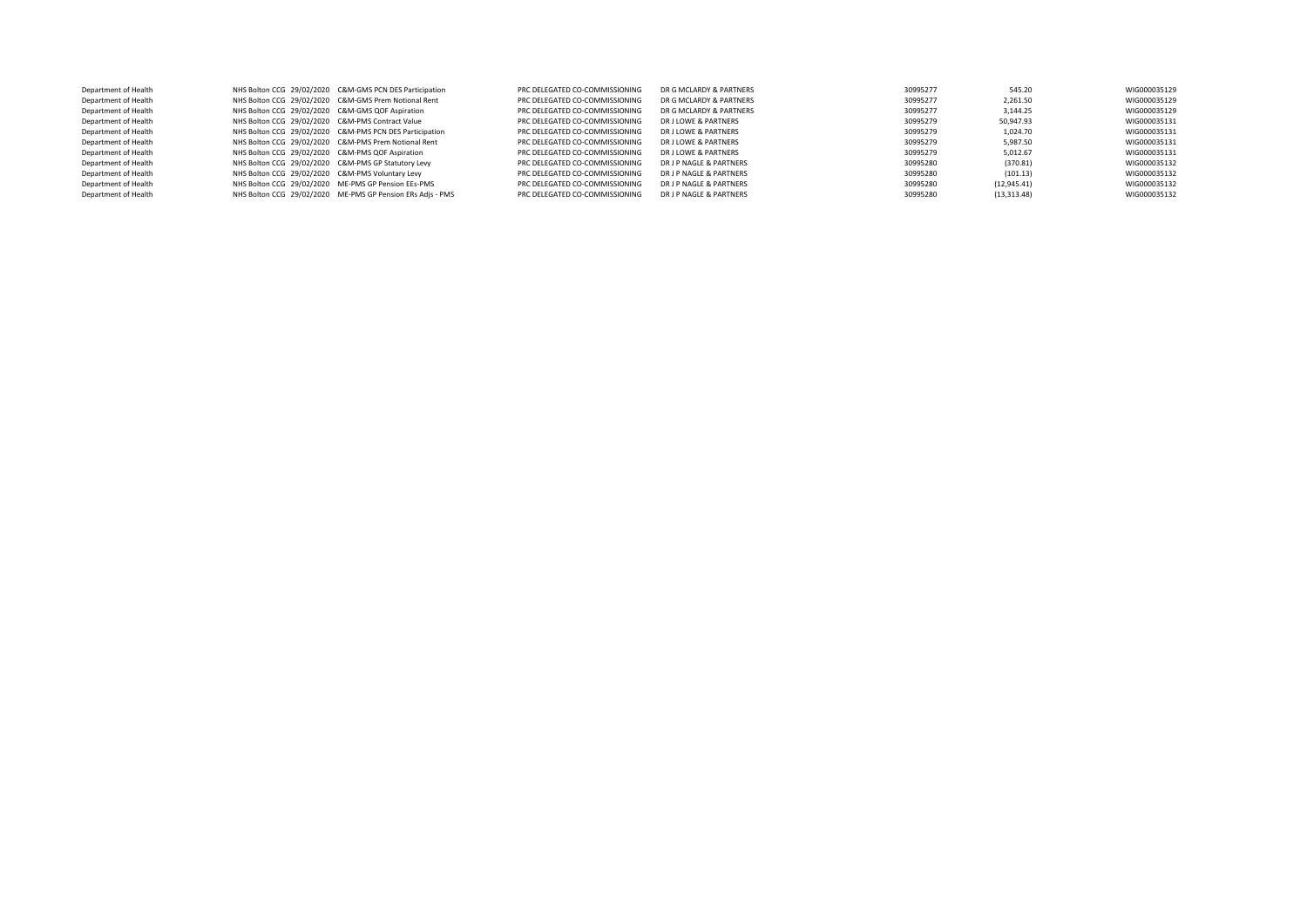| Department of Health | NHS Bolton CCG 29/02/2020 C&M-PMS Contract Value               | PRC DELEGATED CO-COMMISSIONING | DR J P NAGLE & PARTNERS       | 30995281 | 149,277.13 | WIG000035133 |
|----------------------|----------------------------------------------------------------|--------------------------------|-------------------------------|----------|------------|--------------|
| Department of Health | NHS Bolton CCG 29/02/2020<br>C&M-PMS DES Learn Dsblty Hlth Chk | PRC DELEGATED CO-COMMISSIONING | DR I P NAGLE & PARTNERS       | 30995281 | 1,400.00   | WIG000035133 |
|                      |                                                                |                                |                               |          |            |              |
| Department of Health | NHS Bolton CCG 29/02/2020<br>C&M-PMS PCN DES Participation     | PRC DELEGATED CO-COMMISSIONING | DR J P NAGLE & PARTNERS       | 30995281 | 3,002.91   | WIG000035133 |
| Department of Health | NHS Bolton CCG 29/02/2020<br>C&M-PMS Prem Notional Rent        | PRC DELEGATED CO-COMMISSIONING | DR J P NAGLE & PARTNERS       | 30995281 | 7,349.58   | WIG000035133 |
| Department of Health | NHS Bolton CCG 29/02/2020 C&M-PMS QOF Aspiration               | PRC DELEGATED CO-COMMISSIONING | DR J P NAGLE & PARTNERS       | 30995281 | 17,279.77  | WIG000035133 |
| Department of Health | NHS Bolton CCG 29/02/2020 ME - PMS GP Prior Year ERs           | PRC DELEGATED CO-COMMISSIONING | DR J P NAGLE & PARTNERS       | 30995281 | 4,759.32   | WIG000035133 |
| Department of Health | NHS Bolton CCG 29/02/2020 ME-PMS GP Prior Year EEs             | PRC DELEGATED CO-COMMISSIONING | DR J P NAGLE & PARTNERS       | 30995281 | 6,059.04   | WIG000035133 |
| Department of Health | NHS Bolton CCG 29/02/2020<br>C&M-PMS Contract Value            | PRC DELEGATED CO-COMMISSIONING | DR M S FLETCHER & PARTNERS    | 30995283 | 69.347.70  | WIG000035135 |
| Department of Health | NHS Bolton CCG 29/02/2020<br>C&M-PMS PCN DES Participation     | PRC DELEGATED CO-COMMISSIONING | DR M S FLETCHER & PARTNERS    | 30995283 | 1,421.82   | WIG000035135 |
|                      |                                                                |                                | DR M S FLETCHER & PARTNERS    |          |            |              |
| Department of Health | NHS Bolton CCG 29/02/2020<br>C&M-PMS Prem Notional Rent        | PRC DELEGATED CO-COMMISSIONING |                               | 30995283 | 2,700.00   | WIG000035135 |
| Department of Health | NHS Bolton CCG 29/02/2020<br>C&M-PMS QOF Aspiration            | PRC DELEGATED CO-COMMISSIONING | DR M S FLETCHER & PARTNERS    | 30995283 | 6,985.83   | WIG000035135 |
| Department of Health | NHS Bolton CCG 29/02/2020<br>ME - PMS GP Prior Year ERs        | PRC DELEGATED CO-COMMISSIONING | DR M S FLETCHER & PARTNERS    | 30995283 | 157.37     | WIG000035135 |
| Department of Health | NHS Bolton CCG 29/02/2020<br>ME-PMS GP Prior Year EEs          | PRC DELEGATED CO-COMMISSIONING | DR M S FLETCHER & PARTNERS    | 30995283 | 202.71     | WIG000035135 |
| Department of Health | NHS Bolton CCG 29/02/2020<br>C&M-GMS Global Sum                | PRC DELEGATED CO-COMMISSIONING | DR M SFI VARAIAN              | 30995285 | 21,741.03  | WIG000035137 |
| Department of Health | NHS Bolton CCG 29/02/2020<br>C&M-GMS MPIG Correction Factor    | PRC DELEGATED CO-COMMISSIONING | DR M SELVARAJAN               | 30995285 | 276.57     | WIG000035137 |
| Department of Health | NHS Bolton CCG 29/02/2020<br>C&M-GMS PCN DES Participation     | PRC DELEGATED CO-COMMISSIONING | DR M SELVARAJAN               | 30995285 | 444.98     | WIG000035137 |
|                      |                                                                |                                |                               |          |            |              |
| Department of Health | NHS Bolton CCG 29/02/2020<br>C&M-GMS Prem Notional Rent        | PRC DELEGATED CO-COMMISSIONING | DR M SFI VARAIAN              | 30995285 | 3,051.67   | WIG000035137 |
| Department of Health | NHS Bolton CCG 29/02/2020<br>C&M-GMS QOF Aspiration            | PRC DELEGATED CO-COMMISSIONING | DR M SELVARAJAN               | 30995285 | 2,195.86   | WIG000035137 |
| Department of Health | NHS Bolton CCG 29/02/2020 C&M-PMS Contract Value               | PRC DELEGATED CO-COMMISSIONING | DR KJ COLEMAN & PARTNERS      | 30995287 | 92,184.40  | WIG000035139 |
| Department of Health | NHS Bolton CCG 29/02/2020 C&M-PMS DES Learn Dsblty Hlth Chk    | PRC DELEGATED CO-COMMISSIONING | DR KJ COLEMAN & PARTNERS      | 30995287 | 560.00     | WIG000035139 |
| Department of Health | NHS Bolton CCG 29/02/2020 C&M-PMS PCN DES Participation        | PRC DELEGATED CO-COMMISSIONING | DR KJ COLEMAN & PARTNERS      | 30995287 | 1,926.53   | WIG000035139 |
| Department of Health | NHS Bolton CCG 29/02/2020 C&M-PMS Prem Notional Rent           | PRC DELEGATED CO-COMMISSIONING | DR KJ COLEMAN & PARTNERS      | 30995287 | 7,249.16   | WIG000035139 |
|                      |                                                                |                                |                               |          |            |              |
| Department of Health | NHS Bolton CCG 29/02/2020<br>C&M-PMS Prem Water Rates          | PRC DELEGATED CO-COMMISSIONING | DR KJ COLEMAN & PARTNERS      | 30995287 | 35,710.69  | WIG000035139 |
| Department of Health | NHS Bolton CCG 29/02/2020<br>C&M-PMS QOF Aspiration            | PRC DELEGATED CO-COMMISSIONING | DR KJ COLEMAN & PARTNERS      | 30995287 | 10,738.44  | WIG000035139 |
| Department of Health | NHS Bolton CCG 29/02/2020 ME - PMS GP Prior Year ERs           | PRC DELEGATED CO-COMMISSIONING | DR KJ COLEMAN & PARTNERS      | 30995287 | 2,072.17   | WIG000035139 |
| Department of Health | NHS Bolton CCG 29/02/2020 ME-PMS GP Prior Year EEs             | PRC DELEGATED CO-COMMISSIONING | DR KJ COLEMAN & PARTNERS      | 30995287 | 2,155.61   | WIG000035139 |
| Department of Health | NHS Bolton CCG 29/02/2020<br>C&M-GMS Global Sum                | PRC DELEGATED CO-COMMISSIONING | DR LYON & PARTNERS            | 30995289 | 49,983.60  | WIG000035141 |
| Department of Health | NHS Bolton CCG 29/02/2020 C&M-GMS MPIG Correction Factor       | PRC DELEGATED CO-COMMISSIONING | DR LYON & PARTNERS            | 30995289 | 70.51      | WIG000035141 |
| Department of Health | NHS Bolton CCG 29/02/2020<br>C&M-GMS PCN DES Participation     | PRC DELEGATED CO-COMMISSIONING | DR LYON & PARTNERS            | 30995289 | 1,009.71   | WIG000035141 |
|                      | NHS Bolton CCG 29/02/2020<br>C&M-GMS OOF Aspiration            | PRC DELEGATED CO-COMMISSIONING | DR I YON & PARTNERS           | 30995289 | 5.424.32   | WIG000035141 |
| Department of Health |                                                                |                                |                               |          |            |              |
| Department of Health | NHS Bolton CCG 29/02/2020<br>C&M-PMS Contract Value            | PRC DELEGATED CO-COMMISSIONING | DR P A SAUL & PARTNERS        | 30995293 | 51,707.91  | WIG000035145 |
| Department of Health | NHS Bolton CCG 29/02/2020<br>C&M-PMS DES Learn Dsblty Hlth Chk | PRC DELEGATED CO-COMMISSIONING | DR P A SAUL & PARTNERS        | 30995293 | 420.00     | WIG000035145 |
| Department of Health | NHS Bolton CCG 29/02/2020<br>C&M-PMS PCN DES Participation     | PRC DELEGATED CO-COMMISSIONING | DR P A SAUL & PARTNERS        | 30995293 | 1,077.97   | WIG000035145 |
| Department of Health | NHS Bolton CCG 29/02/2020<br>C&M-PMS Prem Notional Rent        | PRC DELEGATED CO-COMMISSIONING | DR P A SAUL & PARTNERS        | 30995293 | 3,162.50   | WIG000035145 |
| Department of Health | NHS Bolton CCG 29/02/2020<br>C&M-PMS QOF Aspiration            | PRC DELEGATED CO-COMMISSIONING | DR P A SAUL & PARTNERS        | 30995293 | 4,550.79   | WIG000035145 |
| Department of Health | NHS Bolton CCG 29/02/2020<br>ME-PMS GP Prior Year EEs          | PRC DELEGATED CO-COMMISSIONING | DR P A SAUL & PARTNERS        | 30995293 | 1,228.59   | WIG000035145 |
|                      |                                                                |                                |                               |          |            |              |
| Department of Health | NHS Bolton CCG 29/02/2020<br>C&M-GMS Global Sum                | PRC DELEGATED CO-COMMISSIONING | DR R A HUNT & PARTNER         | 30995297 | 35,033.57  | WIG000035153 |
| Department of Health | NHS Bolton CCG 29/02/2020<br>C&M-GMS MPIG Correction Factor    | PRC DELEGATED CO-COMMISSIONING | DR R A HUNT & PARTNER         | 30995297 | 400.10     | WIG000035153 |
| Department of Health | NHS Bolton CCG 29/02/2020<br>C&M-GMS PCN DES Participation     | PRC DELEGATED CO-COMMISSIONING | DR R A HUNT & PARTNER         | 30995297 | 698.64     | WIG000035153 |
| Department of Health | NHS Bolton CCG 29/02/2020<br>C&M-GMS Prem Notional Rent        | PRC DELEGATED CO-COMMISSIONING | DR R A HUNT & PARTNER         | 30995297 | 2,490.09   | WIG000035153 |
| Department of Health | NHS Bolton CCG 29/02/2020<br>C&M-GMS QOF Aspiration            | PRC DELEGATED CO-COMMISSIONING | DR R A HUNT & PARTNER         | 30995297 | 3,182.41   | WIG000035153 |
| Department of Health | NHS Bolton CCG 29/02/2020<br><b>C&amp;M-PMS Contract Value</b> | PRC DELEGATED CO-COMMISSIONING | DR R A M FALOUJI & PARTNER    | 30995299 | 26,133.64  | WIG000035155 |
| Department of Health | NHS Bolton CCG 29/02/2020<br>C&M-PMS DES Learn Dsblty Hlth Chk | PRC DELEGATED CO-COMMISSIONING | DR R A M FALOUJI & PARTNER    | 30995299 | 560.00     | WIG000035155 |
|                      |                                                                |                                |                               |          |            |              |
| Department of Health | NHS Bolton CCG 29/02/2020<br>C&M-PMS PCN DES Participation     | PRC DELEGATED CO-COMMISSIONING | DR R A M FALOUJI & PARTNER    | 30995299 | 545.06     | WIG000035155 |
| Department of Health | NHS Bolton CCG 29/02/2020<br>C&M-PMS QOF Aspiration            | PRC DELEGATED CO-COMMISSIONING | DR R A M FALOUJI & PARTNER    | 30995299 | 2,220.19   | WIG000035155 |
| Department of Health | NHS Bolton CCG 29/02/2020<br>C&M-GMS Global Sum                | PRC DELEGATED CO-COMMISSIONING | DR T A WALMSLEY & PARTNERS    | 30995301 | 39,128.60  | WIG000035157 |
| Department of Health | NHS Bolton CCG 29/02/2020 C&M-GMS PCN DES Participation        | PRC DELEGATED CO-COMMISSIONING | DR T A WALMSLEY & PARTNERS    | 30995301 | 796.35     | WIG000035157 |
| Department of Health | NHS Bolton CCG 29/02/2020 C&M-GMS Prem Other                   | PRC DELEGATED CO-COMMISSIONING | DR T A WALMSLEY & PARTNERS    | 30995301 | 624.69     | WIG000035157 |
| Department of Health | NHS Bolton CCG 29/02/2020 C&M-GMS QOF Aspiration               | PRC DELEGATED CO-COMMISSIONING | DR T A WALMSLEY & PARTNERS    | 30995301 | 4,446.28   | WIG000035157 |
|                      |                                                                |                                |                               |          |            |              |
| Department of Health | NHS Bolton CCG 29/02/2020 C&M-PMS Contract Value               | PRC DELEGATED CO-COMMISSIONING | DR S R GREEN & PARTNER        | 30995303 | 35,581.26  | WIG000035159 |
| Department of Health | NHS Bolton CCG 29/02/2020<br>C&M-PMS DES Learn Dsblty Hlth Chk | PRC DELEGATED CO-COMMISSIONING | DR S R GREEN & PARTNER        | 30995303 | 280.00     | WIG000035159 |
| Department of Health | NHS Bolton CCG 29/02/2020<br>C&M-PMS PCN DES Participation     | PRC DELEGATED CO-COMMISSIONING | DR S R GREEN & PARTNER        | 30995303 | 731.03     | WIG000035159 |
| Department of Health | NHS Bolton CCG 29/02/2020<br>C&M-PMS QOF Aspiration            | PRC DELEGATED CO-COMMISSIONING | DR S R GREEN & PARTNER        | 30995303 | 3,325.69   | WIG000035159 |
| Department of Health | NHS Bolton CCG 29/02/2020<br><b>C&amp;M-PMS Contract Value</b> | PRC DELEGATED CO-COMMISSIONING | DR S S H NASEEF               | 30995305 | 22,094.33  | WIG000035161 |
| Department of Health | NHS Bolton CCG 29/02/2020<br>C&M-PMS PCN DES Participation     | PRC DELEGATED CO-COMMISSIONING | DR S S H NASEEF               | 30995305 | 449.99     | WIG000035161 |
| Department of Health | NHS Bolton CCG 29/02/2020<br>C&M-PMS Prem Notional Rent        | PRC DELEGATED CO-COMMISSIONING | DR S S H NASEEF               | 30995305 | 2,504.17   | WIG000035161 |
|                      |                                                                |                                |                               |          |            |              |
| Department of Health | NHS Bolton CCG 29/02/2020<br>C&M-PMS QOF Aspiration            | PRC DELEGATED CO-COMMISSIONING | DR S S H NASEEF               | 30995305 | 2,238.54   | WIG000035161 |
| Department of Health | NHS Bolton CCG 29/02/2020<br><b>C&amp;M-PMS Contract Value</b> | PRC DELEGATED CO-COMMISSIONING | DR Y LOOMBA & PARTNER BOLTON  | 30995307 | 28,631.44  | WIG000035165 |
| Department of Health | NHS Bolton CCG 29/02/2020<br>C&M-PMS PCN DES Participation     | PRC DELEGATED CO-COMMISSIONING | DR Y LOOMBA & PARTNER BOLTON  | 30995307 | 589.27     | WIG000035165 |
| Department of Health | NHS Bolton CCG 29/02/2020<br>C&M-PMS QOF Aspiration            | PRC DELEGATED CO-COMMISSIONING | DR Y LOOMBA & PARTNER BOLTON  | 30995307 | 2,752.16   | WIG000035165 |
| Department of Health | NHS Bolton CCG 29/02/2020<br>C&M-GMS Global Sum                | PRC DELEGATED CO-COMMISSIONING | <b>GARNET FOLD PRACTICE</b>   | 30995309 | 52,238.24  | WIG000035169 |
| Department of Health | NHS Bolton CCG 29/02/2020<br>C&M-GMS PCN DES Participation     | PRC DELEGATED CO-COMMISSIONING | <b>GARNET FOLD PRACTICE</b>   | 30995309 | 1,073.92   | WIG000035169 |
|                      |                                                                |                                |                               |          |            |              |
| Department of Health | NHS Bolton CCG 29/02/2020<br>C&M-GMS Prem Notional Rent        | PRC DELEGATED CO-COMMISSIONING | <b>GARNET FOLD PRACTICE</b>   | 30995309 | 2,728.25   | WIG000035169 |
| Department of Health | NHS Bolton CCG 29/02/2020<br>C&M-GMS Prem Water Rates          | PRC DELEGATED CO-COMMISSIONING | <b>GARNET FOLD PRACTICE</b>   | 30995309 | 474.18     | WIG000035169 |
| Department of Health | NHS Bolton CCG 29/02/2020<br>C&M-GMS QOF Aspiration            | PRC DELEGATED CO-COMMISSIONING | <b>GARNET FOLD PRACTICE</b>   | 30995309 | 5,227.10   | WIG000035169 |
| Department of Health | NHS Bolton CCG 29/02/2020<br>C&M-GMS Global Sum                | PRC DELEGATED CO-COMMISSIONING | OLIVE FAMILY PRACTICE         | 30995311 | 30.545.39  | WIG000035171 |
| Department of Health | NHS Bolton CCG 29/02/2020<br>C&M-GMS PCN DES Participation     | PRC DELEGATED CO-COMMISSIONING | OLIVE FAMILY PRACTICE         | 30995311 | 590.44     | WIG000035171 |
| Department of Health | NHS Bolton CCG 29/02/2020<br>C&M-GMS Prem Healthcentre Rent    | PRC DELEGATED CO-COMMISSIONING | OLIVE FAMILY PRACTICE         | 30995311 | 38.210.43  | WIG000035171 |
|                      |                                                                |                                |                               |          |            |              |
| Department of Health | NHS Bolton CCG 29/02/2020<br>C&M-GMS QOF Aspiration            | PRC DELEGATED CO-COMMISSIONING | OLIVE FAMILY PRACTICE         | 30995311 | 2,301.41   | WIG000035171 |
| Department of Health | NHS Bolton CCG 29/02/2020<br>C&M-PMS Contract Value            | PRC DELEGATED CO-COMMISSIONING | <b>SILVERT &amp; PARTNERS</b> | 30995315 | 106,979.29 | WIG000035175 |
| Department of Health | NHS Bolton CCG 29/02/2020 C&M-PMS DES Learn Dsblty Hith Chk    | PRC DELEGATED CO-COMMISSIONING | <b>SILVERT &amp; PARTNERS</b> | 30995315 | 3,080.00   | WIG000035175 |
| Department of Health | NHS Bolton CCG 29/02/2020 C&M-PMS PCN DES Participation        | PRC DELEGATED CO-COMMISSIONING | <b>SILVERT &amp; PARTNERS</b> | 30995315 | 2,215.94   | WIG000035175 |
|                      |                                                                |                                |                               |          |            |              |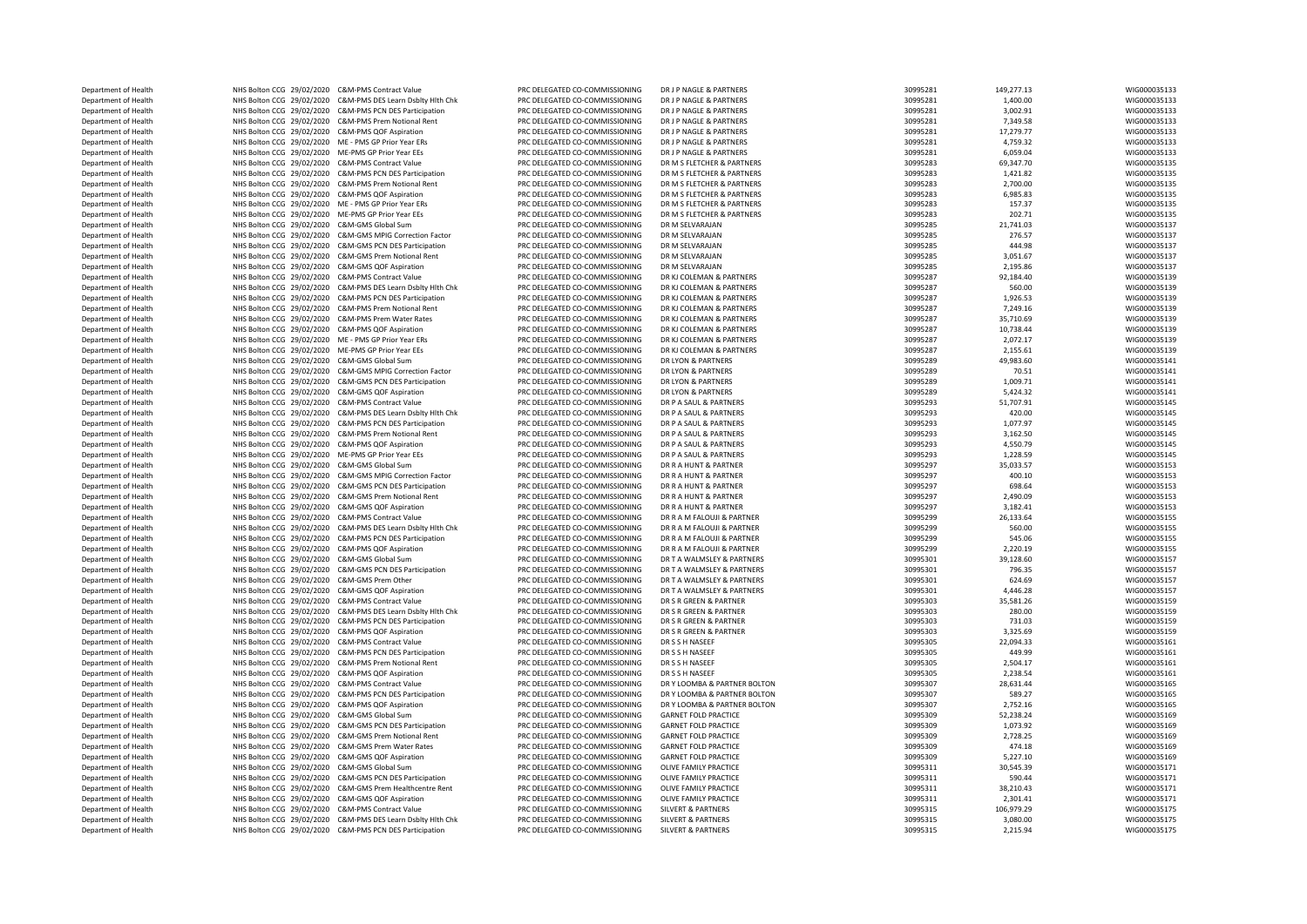| Department of Health |                                                      | NHS Bolton CCG 29/02/2020 C&M-PMS Prem Clinical Waste       | PRC DELEGATED CO-COMMISSIONING | SILVERT & PARTNERS   | 30995315 | 16,975.92 | WIG000035175 |
|----------------------|------------------------------------------------------|-------------------------------------------------------------|--------------------------------|----------------------|----------|-----------|--------------|
| Department of Health |                                                      | NHS Bolton CCG 29/02/2020 C&M-PMS Prem Notional Rent        | PRC DELEGATED CO-COMMISSIONING | SILVERT & PARTNERS   | 30995315 | 6.734.09  | WIG000035175 |
| Department of Health | NHS Bolton CCG 29/02/2020 C&M-PMS Prem Water Rates   |                                                             | PRC DELEGATED CO-COMMISSIONING | SILVERT & PARTNERS   | 30995315 | 1,083.40  | WIG000035175 |
| Department of Health | NHS Bolton CCG 29/02/2020 C&M-PMS QOF Aspiration     |                                                             | PRC DELEGATED CO-COMMISSIONING | SILVERT & PARTNERS   | 30995315 | 11.614.61 | WIG000035175 |
| Department of Health | NHS Bolton CCG 29/02/2020 ME - PMS GP Prior Year ERs |                                                             | PRC DELEGATED CO-COMMISSIONING | SILVERT & PARTNERS   | 30995315 | 141.11    | WIG000035175 |
| Department of Health | NHS Bolton CCG 29/02/2020 ME-PMS GP Prior Year EEs   |                                                             | PRC DELEGATED CO-COMMISSIONING | SILVERT & PARTNERS   | 30995315 | 618.66    | WIG000035175 |
| Department of Health |                                                      | NHS Bolton CCG 29/02/2020 C&M-APMS PCN DES Participation    | PRC DELEGATED CO-COMMISSIONING | SSP HEALTH BOLTON GP | 30995317 | 729.91    | WIG000035177 |
| Department of Health | NHS Bolton CCG 29/02/2020 C&M-PMS Contract Value     |                                                             | PRC DELEGATED CO-COMMISSIONING | SSP HEALTH BOLTON GP | 30995317 | 36,658.21 | WIG000035177 |
| Department of Health |                                                      | NHS Bolton CCG 29/02/2020 C&M-PMS DES Learn Dsbltv Hlth Chk | PRC DELEGATED CO-COMMISSIONING | SSP HEALTH BOLTON GP | 30995317 | 420.00    | WIG000035177 |
| Department of Health |                                                      | NHS Bolton CCG 29/02/2020 C&M-PMS Prem Notional Rent        | PRC DELEGATED CO-COMMISSIONING | SSP HEALTH BOLTON GP | 30995317 | 6,316.67  | WIG000035177 |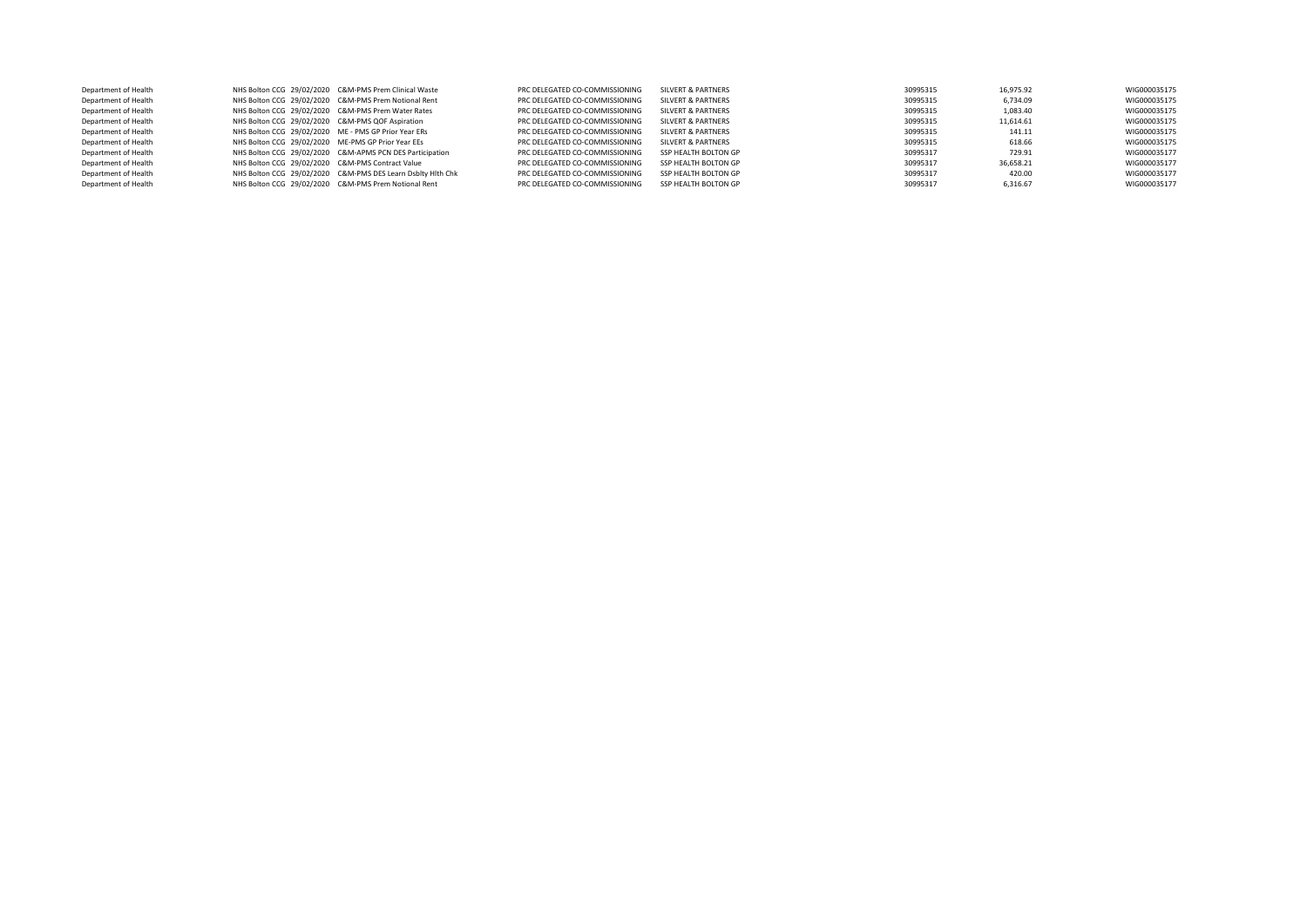| Department of Health |                                                    | NHS Bolton CCG 29/02/2020 C&M-APMS PCN DES Participation    | PRC DELEGATED CO-COMMISSIONING | SSP HEALTH BOLTON MC                      | 30995318 | 893.84     | WIG000035178 |
|----------------------|----------------------------------------------------|-------------------------------------------------------------|--------------------------------|-------------------------------------------|----------|------------|--------------|
| Department of Health |                                                    | NHS Bolton CCG 29/02/2020 C&M-APMS Prem Notional Rent       | PRC DELEGATED CO-COMMISSIONING | SSP HEALTH BOLTON MC                      | 30995318 | 162.50     | WIG000035178 |
| Department of Health | NHS Bolton CCG 29/02/2020 C&M-PMS Contract Value   |                                                             | PRC DELEGATED CO-COMMISSIONING | SSP HEALTH BOLTON MC                      | 30995318 | 43.523.04  | WIG000035178 |
|                      |                                                    |                                                             |                                |                                           |          |            |              |
| Department of Health |                                                    | NHS Bolton CCG 29/02/2020 C&M-PMS DES Learn Dsblty Hith Chk | PRC DELEGATED CO-COMMISSIONING | SSP HEALTH BOLTON MC                      | 30995318 | 140.00     | WIG000035178 |
| Department of Health |                                                    | NHS Bolton CCG 29/02/2020 C&M-PMS Prem Notional Rent        | PRC DELEGATED CO-COMMISSIONING | SSP HEALTH BOLTON MC                      | 30995318 | 5,800.00   | WIG000035178 |
| Department of Health | NHS Bolton CCG 29/02/2020 C&M-PMS QOF Aspiration   |                                                             | PRC DELEGATED CO-COMMISSIONING | SSP HEALTH BOLTON MC                      | 30995318 | 3,046.50   | WIG000035178 |
| Department of Health | NHS Bolton CCG 29/02/2020 C&M-GMS Global Sum       |                                                             | PRC DELEGATED CO-COMMISSIONING | DR MALHOTRA & PARTNERS                    | 30995322 | 58,365.52  | WIG000035184 |
| Department of Health |                                                    | NHS Bolton CCG 29/02/2020 C&M-GMS MPIG Correction Factor    | PRC DELEGATED CO-COMMISSIONING | DR MALHOTRA & PARTNERS                    | 30995322 | 10.30      | WIG000035184 |
| Department of Health |                                                    | NHS Bolton CCG 29/02/2020 C&M-GMS PCN DES Participation     | PRC DELEGATED CO-COMMISSIONING | DR MALHOTRA & PARTNERS                    | 30995322 | 1,190.14   | WIG000035184 |
| Department of Health | NHS Bolton CCG 29/02/2020 C&M-GMS Prem Actual Rent |                                                             | PRC DELEGATED CO-COMMISSIONING | DR MALHOTRA & PARTNERS                    | 30995322 | 3,699.97   | WIG000035184 |
| Department of Health |                                                    | NHS Bolton CCG 29/02/2020 C&M-GMS Prem Notional Rent        | PRC DELEGATED CO-COMMISSIONING | DR MALHOTRA & PARTNERS                    | 30995322 | 525.00     | WIG000035184 |
| Department of Health | NHS Bolton CCG 29/02/2020 C&M-GMS QOF Aspiration   |                                                             | PRC DELEGATED CO-COMMISSIONING | DR MALHOTRA & PARTNERS                    | 30995322 | 6,197.08   | WIG000035184 |
| Department of Health | NHS Bolton CCG 29/02/2020 C&M-PMS Contract Value   |                                                             | PRC DELEGATED CO-COMMISSIONING | SWAN LANE MEDICAL CENTRE                  | 30995324 | 67,223.42  | WIG000035186 |
| Department of Health |                                                    | NHS Bolton CCG 29/02/2020 C&M-PMS DES Learn Dsblty Hith Chk | PRC DELEGATED CO-COMMISSIONING | SWAN LANE MEDICAL CENTRE                  | 30995324 | 1,820.00   | WIG000035186 |
| Department of Health |                                                    | NHS Bolton CCG 29/02/2020 C&M-PMS PCN DES Participation     | PRC DELEGATED CO-COMMISSIONING | SWAN LANE MEDICAL CENTRE                  | 30995324 | 1,332.78   | WIG000035186 |
|                      |                                                    | C&M-PMS Prem Notional Rent                                  |                                | SWAN LANE MEDICAL CENTRE                  |          |            | WIG000035186 |
| Department of Health | NHS Bolton CCG 29/02/2020                          |                                                             | PRC DELEGATED CO-COMMISSIONING |                                           | 30995324 | 2,462.50   |              |
| Department of Health | NHS Bolton CCG 29/02/2020                          | C&M-PMS QOF Aspiration                                      | PRC DELEGATED CO-COMMISSIONING | SWAN LANE MEDICAL CENTRE                  | 30995324 | 7,213.39   | WIG000035186 |
| Department of Health |                                                    | NHS Bolton CCG 29/02/2020 C&M-GMS DES Learn Dsblty Hlth Chk | PRC DELEGATED CO-COMMISSIONING | SPRING VIEW MEDICAL CENTRE                | 30995326 | 420.00     | WIG000035190 |
| Department of Health | NHS Bolton CCG 29/02/2020 C&M-GMS Global Sum       |                                                             | PRC DELEGATED CO-COMMISSIONING | SPRING VIEW MEDICAL CENTRE                | 30995326 | 37,684.41  | WIG000035190 |
| Department of Health |                                                    | NHS Bolton CCG 29/02/2020 C&M-GMS PCN DES Participation     | PRC DELEGATED CO-COMMISSIONING | SPRING VIEW MEDICAL CENTRE                | 30995326 | 744.38     | WIG000035190 |
| Department of Health |                                                    | NHS Bolton CCG 29/02/2020 C&M-GMS Prem Notional Rent        | PRC DELEGATED CO-COMMISSIONING | SPRING VIEW MEDICAL CENTRE                | 30995326 | 3,366.66   | WIG000035190 |
| Department of Health | NHS Bolton CCG 29/02/2020 C&M-GMS QOF Aspiration   |                                                             | PRC DELEGATED CO-COMMISSIONING | SPRING VIEW MEDICAL CENTRE                | 30995326 | 3,847.08   | WIG000035190 |
| Department of Health | NHS Bolton CCG 29/02/2020 C&M-GMS Global Sum       |                                                             | PRC DELEGATED CO-COMMISSIONING | DR VINEET KUMAR KALHAN AND DR VIBHA GUPTA | 30995328 | 24,028.57  | WIG000035200 |
| Department of Health |                                                    | NHS Bolton CCG 29/02/2020 C&M-GMS PCN DES Participation     | PRC DELEGATED CO-COMMISSIONING | DR VINEET KUMAR KALHAN AND DR VIBHA GUPTA | 30995328 | 440.46     | WIG000035200 |
| Department of Health |                                                    | NHS Bolton CCG 29/02/2020 C&M-GMS Prem Notional Rent        | PRC DELEGATED CO-COMMISSIONING | DR VINEET KUMAR KALHAN AND DR VIBHA GUPTA | 30995328 | 1,412.50   | WIG000035200 |
| Department of Health | NHS Bolton CCG 29/02/2020 C&M-GMS QOF Aspiration   |                                                             | PRC DELEGATED CO-COMMISSIONING | DR VINEET KUMAR KALHAN AND DR VIBHA GUPTA | 30995328 | 2,061.77   | WIG000035200 |
| Department of Health |                                                    | NHS Bolton CCG 29/02/2020 C&M-GMS DES Learn Dsblty Hlth Chk | PRC DELEGATED CO-COMMISSIONING | FIG TREE MEDICAL PRACTICE                 | 30995330 | 700.00     | WIG000035202 |
| Department of Health | NHS Bolton CCG 29/02/2020 C&M-GMS Global Sum       |                                                             | PRC DELEGATED CO-COMMISSIONING | FIG TREE MEDICAL PRACTICE                 | 30995330 | 37,279.95  | WIG000035202 |
| Department of Health |                                                    | NHS Bolton CCG 29/02/2020 C&M-GMS PCN DES Participation     | PRC DELEGATED CO-COMMISSIONING | FIG TREE MEDICAL PRACTICE                 | 30995330 | 769.03     | WIG000035202 |
|                      |                                                    |                                                             |                                |                                           |          |            |              |
| Department of Health | NHS Bolton CCG 29/02/2020 C&M-GMS QOF Aspiration   |                                                             | PRC DELEGATED CO-COMMISSIONING | FIG TREE MEDICAL PRACTICE                 | 30995330 | 3,359.56   | WIG000035202 |
| Department of Health | NHS Bolton CCG 29/02/2020                          | <b>C&amp;M-PMS Contract Value</b>                           | PRC DELEGATED CO-COMMISSIONING | DR FM PFRRY                               | 30995644 | 26,406.55  | WIG000035149 |
| Department of Health | NHS Bolton CCG 29/02/2020                          | C&M-PMS PCN DES Participation                               | PRC DELEGATED CO-COMMISSIONING | <b>DR EM PERRY</b>                        | 30995644 | 569.90     | WIG000035149 |
| Department of Health |                                                    | NHS Bolton CCG 29/02/2020 C&M-PMS Prem Notional Rent        | PRC DELEGATED CO-COMMISSIONING | <b>DR EM PERRY</b>                        | 30995644 | 1,816.67   | WIG000035149 |
| Department of Health | NHS Bolton CCG 29/02/2020 C&M-PMS Prem Water Rates |                                                             | PRC DELEGATED CO-COMMISSIONING | DR FM PFRRY                               | 30995644 | 323.51     | WIG000035149 |
| Department of Health | NHS Bolton CCG 29/02/2020 C&M-PMS QOF Aspiration   |                                                             | PRC DELEGATED CO-COMMISSIONING | <b>DR EM PERRY</b>                        | 30995644 | 2,959.24   | WIG000035149 |
| Department of Health |                                                    | NHS Bolton CCG 29/02/2020 C&M-GMS DES Learn Dsblty Hlth Chk | PRC DELEGATED CO-COMMISSIONING | DR COUNSELL & PARTNERS                    | 30995646 | 1,540.00   | WIG000035151 |
| Department of Health | NHS Bolton CCG 29/02/2020 C&M-GMS Global Sum       |                                                             | PRC DELEGATED CO-COMMISSIONING | DR COUNSELL & PARTNERS                    | 30995646 | 58,429.00  | WIG000035151 |
| Department of Health |                                                    | NHS Bolton CCG 29/02/2020 C&M-GMS MPIG Correction Factor    | PRC DELEGATED CO-COMMISSIONING | DR COUNSELL & PARTNERS                    | 30995646 | 540.55     | WIG000035151 |
| Department of Health |                                                    | NHS Bolton CCG 29/02/2020 C&M-GMS PCN DES Participation     | PRC DELEGATED CO-COMMISSIONING | DR COUNSELL & PARTNERS                    | 30995646 | 1,204.69   | WIG000035151 |
| Department of Health | NHS Bolton CCG 29/02/2020 C&M-GMS QOF Aspiration   |                                                             | PRC DELEGATED CO-COMMISSIONING | DR COUNSELL & PARTNERS                    | 30995646 | 5,943.38   | WIG000035151 |
| Department of Health | NHS Bolton CCG 29/02/2020 C&M-PMS Contract Value   |                                                             | PRC DELEGATED CO-COMMISSIONING | DRS LIVERSEDGE MCCURDIE WONG & YOXALL     | 30995648 | 42,855.03  | WIG000035163 |
| Department of Health |                                                    | NHS Bolton CCG 29/02/2020 C&M-PMS DES Extended Hours Access | PRC DELEGATED CO-COMMISSIONING | DRS LIVERSEDGE MCCURDIE WONG & YOXALL     | 30995648 | 5,374.35   | WIG000035163 |
|                      |                                                    | NHS Bolton CCG 29/02/2020 C&M-PMS PCN DES Clinical Director | PRC DELEGATED CO-COMMISSIONING | DRS LIVERSEDGE MCCURDIE WONG & YOXALL     | 30995648 | 2,513.57   | WIG000035163 |
| Department of Health |                                                    |                                                             | LOCAL ENHANCED SERVICES        | DRS LIVERSEDGE MCCURDIE WONG & YOXALL     |          |            | WIG000035163 |
| Department of Health |                                                    | NHS Bolton CCG 29/02/2020 C&M-PMS PCN DES PCN support       |                                |                                           | 30995648 | 5,501.50   |              |
| Department of Health |                                                    | NHS Bolton CCG 29/02/2020 C&M-PMS PCN DES Participation     | PRC DELEGATED CO-COMMISSIONING | DRS LIVERSEDGE MCCURDIE WONG & YOXALL     | 30995648 | 856.79     | WIG000035163 |
| Department of Health | NHS Bolton CCG 29/02/2020 C&M-PMS QOF Aspiration   |                                                             | PRC DELEGATED CO-COMMISSIONING | DRS LIVERSEDGE MCCURDIE WONG & YOXALL     | 30995648 | 3,586.06   | WIG000035163 |
| Department of Health | NHS Bolton CCG 29/02/2020                          | <b>C&amp;M-PMS Contract Value</b>                           | PRC DELEGATED CO-COMMISSIONING | ALASTAIR ROSS MEDICAL PRACTICE            | 30995650 | 48,532.63  | WIG000035167 |
| Department of Health |                                                    | NHS Bolton CCG 29/02/2020 C&M-PMS PCN DES Participation     | PRC DELEGATED CO-COMMISSIONING | ALASTAIR ROSS MEDICAL PRACTICE            | 30995650 | 993.61     | WIG000035167 |
| Department of Health |                                                    | NHS Bolton CCG 29/02/2020 C&M-PMS Prem Healthcentre Rent    | PRC DELEGATED CO-COMMISSIONING | ALASTAIR ROSS MEDICAL PRACTICE            | 30995650 | 11,215.81  | WIG000035167 |
| Department of Health | NHS Bolton CCG 29/02/2020 C&M-PMS QOF Aspiration   |                                                             | PRC DELEGATED CO-COMMISSIONING | ALASTAIR ROSS MEDICAL PRACTICE            | 30995650 | 4,330.68   | WIG000035167 |
| Department of Health | NHS Bolton CCG 29/02/2020 C&M-PMS Contract Value   |                                                             | PRC DELEGATED CO-COMMISSIONING | DR TABOR & PARTNERS                       | 30995652 | 109,997.20 | WIG000035182 |
| Department of Health |                                                    | NHS Bolton CCG 29/02/2020 C&M-PMS DES Learn Dsblty Hlth Chk | PRC DELEGATED CO-COMMISSIONING | DR TABOR & PARTNERS                       | 30995652 | 1,120.00   | WIG000035182 |
| Department of Health |                                                    | NHS Bolton CCG 29/02/2020 C&M-PMS PCN DES Participation     | PRC DELEGATED CO-COMMISSIONING | DR TABOR & PARTNERS                       | 30995652 | 2,246.44   | WIG000035182 |
| Department of Health |                                                    | NHS Bolton CCG 29/02/2020 C&M-PMS PCO Locum Adop/Pat/Mat    | PRC DELEGATED CO-COMMISSIONING | <b>DR TABOR &amp; PARTNERS</b>            | 30995652 | 11,113.04  | WIG000035182 |
| Department of Health |                                                    | NHS Bolton CCG 29/02/2020 C&M-PMS Prem Notional Rent        | PRC DELEGATED CO-COMMISSIONING | <b>DR TABOR &amp; PARTNERS</b>            | 30995652 | 4,514.58   | WIG000035182 |
| Department of Health | NHS Bolton CCG 29/02/2020 C&M-PMS Prem Water Rates |                                                             | PRC DELEGATED CO-COMMISSIONING | DR TABOR & PARTNERS                       | 30995652 | 585.04     | WIG000035182 |
| Department of Health | NHS Bolton CCG 29/02/2020 C&M-PMS QOF Aspiration   |                                                             | PRC DELEGATED CO-COMMISSIONING | DR TABOR & PARTNERS                       | 30995652 | 11,256.65  | WIG000035182 |
|                      |                                                    |                                                             |                                | STABLE FOLD SURGERY                       |          |            |              |
| Department of Health |                                                    | NHS Bolton CCG 29/02/2020 C&M-GMS DES Learn Dsblty Hlth Chk | PRC DELEGATED CO-COMMISSIONING |                                           | 30998283 | 420.00     | WIG000035192 |
| Department of Health | NHS Bolton CCG 29/02/2020 C&M-GMS Global Sum       |                                                             | PRC DELEGATED CO-COMMISSIONING | STABLE FOLD SURGERY                       | 30998283 | 51,074.90  | WIG000035192 |
| Department of Health |                                                    | NHS Bolton CCG 29/02/2020 C&M-GMS MPIG Correction Factor    | PRC DELEGATED CO-COMMISSIONING | STABLE FOLD SURGERY                       | 30998283 | 15.51      | WIG000035192 |
| Department of Health | NHS Bolton CCG 29/02/2020                          | C&M-GMS PCN DES Participation                               | PRC DELEGATED CO-COMMISSIONING | STABLE FOLD SURGERY                       | 30998283 | 1,067.80   | WIG000035192 |
| Department of Health | NHS Bolton CCG 29/02/2020                          | C&M-GMS Prem Notional Rent                                  | PRC DELEGATED CO-COMMISSIONING | STABLE FOLD SURGERY                       | 30998283 | 3,366.67   | WIG000035192 |
| Department of Health | NHS Bolton CCG 29/02/2020                          | C&M-GMS QOF Aspiration                                      | PRC DELEGATED CO-COMMISSIONING | STABLE FOLD SURGERY                       | 30998283 | 4,728.10   | WIG000035192 |
| Department of Health | NHS Bolton CCG 29/02/2020 C&M-PMS Contract Value   |                                                             | PRC DELEGATED CO-COMMISSIONING | DR J LEACH                                | 30998285 | 22,402.94  | WIG000035194 |
| Department of Health |                                                    | NHS Bolton CCG 29/02/2020 C&M-PMS DES Extended Hours Access | PRC DELEGATED CO-COMMISSIONING | DR J LEACH                                | 30998285 | 5,374.35   | WIG000035194 |
| Department of Health |                                                    | NHS Bolton CCG 29/02/2020 C&M-PMS DES Learn Dsblty Hlth Chk | PRC DELEGATED CO-COMMISSIONING | DR J LEACH                                | 30998285 | 140.00     | WIG000035194 |
| Department of Health |                                                    | NHS Bolton CCG 29/02/2020 C&M-PMS PCN DES Clinical Director | PRC DELEGATED CO-COMMISSIONING | DR J LEACH                                | 30998285 | 2,513.57   | WIG000035194 |
| Department of Health |                                                    | NHS Bolton CCG 29/02/2020 C&M-PMS PCN DES PCN support       | LOCAL ENHANCED SERVICES        | DR J LEACH                                | 30998285 | 5,501.50   | WIG000035194 |
| Department of Health |                                                    | NHS Bolton CCG 29/02/2020 C&M-PMS PCN DES Participation     | PRC DELEGATED CO-COMMISSIONING | DR J LEACH                                | 30998285 | 434.78     | WIG000035194 |
| Department of Health |                                                    | NHS Bolton CCG 29/02/2020 C&M-PMS Prem Notional Rent        | PRC DELEGATED CO-COMMISSIONING | DR J LEACH                                | 30998285 | 1,538.83   | WIG000035194 |
|                      |                                                    |                                                             |                                |                                           |          |            |              |

| Department of Health | NHS Bolton CCG 29/02/2020 C&M-PMS QOF Aspiration     |                                                             | PRC DELEGATED CO-COMMISSIONING | SSP HEALTH BOLTON GE                      | 30995317 | 1,910.84   | WIG000035177 |
|----------------------|------------------------------------------------------|-------------------------------------------------------------|--------------------------------|-------------------------------------------|----------|------------|--------------|
| Department of Health |                                                      | NHS Bolton CCG 29/02/2020 C&M-APMS PCN DES Participation    | PRC DELEGATED CO-COMMISSIONING | SSP HEALTH BOLTON MC                      | 30995318 | 893.84     | WIG000035178 |
|                      |                                                      | NHS Bolton CCG 29/02/2020 C&M-APMS Prem Notional Rent       | PRC DELEGATED CO-COMMISSIONING | SSP HEALTH BOLTON MC                      | 30995318 | 162.50     | WIG000035178 |
| Department of Health |                                                      |                                                             |                                |                                           |          |            |              |
| Department of Health | NHS Bolton CCG 29/02/2020 C&M-PMS Contract Value     |                                                             | PRC DELEGATED CO-COMMISSIONING | SSP HEALTH BOLTON MC                      | 30995318 | 43,523.04  | WIG000035178 |
| Department of Health |                                                      | NHS Bolton CCG 29/02/2020 C&M-PMS DES Learn Dsblty Hlth Chk | PRC DELEGATED CO-COMMISSIONING | SSP HEALTH BOLTON MC                      | 30995318 | 140.00     | WIG000035178 |
| Department of Health | NHS Bolton CCG 29/02/2020 C&M-PMS Prem Notional Rent |                                                             | PRC DELEGATED CO-COMMISSIONING | SSP HEALTH BOLTON MC                      | 30995318 | 5,800.00   | WIG000035178 |
| Department of Health | NHS Bolton CCG 29/02/2020 C&M-PMS QOF Aspiration     |                                                             | PRC DELEGATED CO-COMMISSIONING | SSP HEALTH BOLTON MC                      | 30995318 | 3,046.50   | WIG000035178 |
| Department of Health | NHS Bolton CCG 29/02/2020 C&M-GMS Global Sum         |                                                             | PRC DELEGATED CO-COMMISSIONING | DR MALHOTRA & PARTNERS                    | 30995322 | 58,365.52  | WIG000035184 |
| Department of Health |                                                      | NHS Bolton CCG 29/02/2020 C&M-GMS MPIG Correction Factor    | PRC DELEGATED CO-COMMISSIONING | DR MALHOTRA & PARTNERS                    | 30995322 | 10.30      | WIG000035184 |
| Department of Health |                                                      | NHS Bolton CCG 29/02/2020 C&M-GMS PCN DES Participation     | PRC DELEGATED CO-COMMISSIONING | DR MALHOTRA & PARTNERS                    | 30995322 | 1,190.14   | WIG000035184 |
| Department of Health | NHS Bolton CCG 29/02/2020 C&M-GMS Prem Actual Rent   |                                                             | PRC DELEGATED CO-COMMISSIONING | DR MALHOTRA & PARTNERS                    | 30995322 | 3.699.97   | WIG000035184 |
| Department of Health |                                                      | NHS Bolton CCG 29/02/2020 C&M-GMS Prem Notional Rent        | PRC DELEGATED CO-COMMISSIONING | DR MALHOTRA & PARTNERS                    | 30995322 | 525.00     | WIG000035184 |
| Department of Health | NHS Bolton CCG 29/02/2020 C&M-GMS QOF Aspiration     |                                                             | PRC DELEGATED CO-COMMISSIONING | DR MALHOTRA & PARTNERS                    | 30995322 | 6,197.08   | WIG000035184 |
| Department of Health | NHS Bolton CCG 29/02/2020 C&M-PMS Contract Value     |                                                             | PRC DELEGATED CO-COMMISSIONING | SWAN LANE MEDICAL CENTRE                  | 30995324 | 67,223.42  | WIG000035186 |
|                      |                                                      |                                                             |                                |                                           |          |            |              |
| Department of Health |                                                      | NHS Bolton CCG 29/02/2020 C&M-PMS DES Learn Dsblty Hlth Chk | PRC DELEGATED CO-COMMISSIONING | SWAN LANE MEDICAL CENTRE                  | 30995324 | 1,820.00   | WIG000035186 |
| Department of Health |                                                      | NHS Bolton CCG 29/02/2020 C&M-PMS PCN DES Participation     | PRC DELEGATED CO-COMMISSIONING | SWAN LANE MEDICAL CENTRE                  | 30995324 | 1,332.78   | WIG000035186 |
| Department of Health | NHS Bolton CCG 29/02/2020 C&M-PMS Prem Notional Rent |                                                             | PRC DELEGATED CO-COMMISSIONING | SWAN LANE MEDICAL CENTRE                  | 30995324 | 2,462.50   | WIG000035186 |
| Department of Health | NHS Bolton CCG 29/02/2020 C&M-PMS QOF Aspiration     |                                                             | PRC DELEGATED CO-COMMISSIONING | SWAN LANE MEDICAL CENTRE                  | 30995324 | 7,213.39   | WIG000035186 |
| Department of Health |                                                      | NHS Bolton CCG 29/02/2020 C&M-GMS DES Learn Dsblty Hlth Chk | PRC DELEGATED CO-COMMISSIONING | SPRING VIEW MEDICAL CENTRE                | 30995326 | 420.00     | WIG000035190 |
| Department of Health | NHS Bolton CCG 29/02/2020 C&M-GMS Global Sum         |                                                             | PRC DELEGATED CO-COMMISSIONING | SPRING VIEW MEDICAL CENTRE                | 30995326 | 37,684.41  | WIG000035190 |
| Department of Health |                                                      | NHS Bolton CCG 29/02/2020 C&M-GMS PCN DES Participation     | PRC DELEGATED CO-COMMISSIONING | SPRING VIEW MEDICAL CENTRE                | 30995326 | 744.38     | WIG000035190 |
| Department of Health |                                                      | NHS Bolton CCG 29/02/2020 C&M-GMS Prem Notional Rent        | PRC DELEGATED CO-COMMISSIONING | SPRING VIEW MEDICAL CENTRE                | 30995326 | 3,366.66   | WIG000035190 |
| Department of Health | NHS Bolton CCG 29/02/2020 C&M-GMS QOF Aspiration     |                                                             | PRC DELEGATED CO-COMMISSIONING | SPRING VIEW MEDICAL CENTRE                | 30995326 | 3,847.08   | WIG000035190 |
|                      |                                                      |                                                             |                                |                                           |          |            |              |
| Department of Health | NHS Bolton CCG 29/02/2020 C&M-GMS Global Sum         |                                                             | PRC DELEGATED CO-COMMISSIONING | DR VINEET KUMAR KALHAN AND DR VIBHA GUPTA | 30995328 | 24,028.57  | WIG000035200 |
| Department of Health |                                                      | NHS Bolton CCG 29/02/2020 C&M-GMS PCN DES Participation     | PRC DELEGATED CO-COMMISSIONING | DR VINEET KUMAR KALHAN AND DR VIBHA GUPTA | 30995328 | 440.46     | WIG000035200 |
| Department of Health |                                                      | NHS Bolton CCG 29/02/2020 C&M-GMS Prem Notional Rent        | PRC DELEGATED CO-COMMISSIONING | DR VINEET KUMAR KALHAN AND DR VIBHA GUPTA | 30995328 | 1,412.50   | WIG000035200 |
| Department of Health | NHS Bolton CCG 29/02/2020 C&M-GMS QOF Aspiration     |                                                             | PRC DELEGATED CO-COMMISSIONING | DR VINEET KUMAR KALHAN AND DR VIBHA GUPTA | 30995328 | 2,061.77   | WIG000035200 |
| Department of Health |                                                      | NHS Bolton CCG 29/02/2020 C&M-GMS DES Learn Dsblty Hlth Chk | PRC DELEGATED CO-COMMISSIONING | FIG TREE MEDICAL PRACTICE                 | 30995330 | 700.00     | WIG000035202 |
| Department of Health | NHS Bolton CCG 29/02/2020                            | C&M-GMS Global Sum                                          | PRC DELEGATED CO-COMMISSIONING | FIG TREE MEDICAL PRACTICE                 | 30995330 | 37,279.95  | WIG000035202 |
| Department of Health |                                                      | NHS Bolton CCG 29/02/2020 C&M-GMS PCN DES Participation     | PRC DELEGATED CO-COMMISSIONING | FIG TREE MEDICAL PRACTICE                 | 30995330 | 769.03     | WIG000035202 |
| Department of Health | NHS Bolton CCG 29/02/2020 C&M-GMS QOF Aspiration     |                                                             | PRC DELEGATED CO-COMMISSIONING | FIG TREE MEDICAL PRACTICE                 | 30995330 | 3,359.56   | WIG000035202 |
| Department of Health | NHS Bolton CCG 29/02/2020 C&M-PMS Contract Value     |                                                             | PRC DELEGATED CO-COMMISSIONING | DR EM PERRY                               | 30995644 | 26,406.55  | WIG000035149 |
|                      |                                                      | NHS Bolton CCG 29/02/2020 C&M-PMS PCN DES Participation     | PRC DELEGATED CO-COMMISSIONING | <b>DR FM PFRRY</b>                        |          |            |              |
| Department of Health |                                                      |                                                             |                                |                                           | 30995644 | 569.90     | WIG000035149 |
| Department of Health | NHS Bolton CCG 29/02/2020 C&M-PMS Prem Notional Rent |                                                             | PRC DELEGATED CO-COMMISSIONING | DR EM PERRY                               | 30995644 | 1,816.67   | WIG000035149 |
| Department of Health | NHS Bolton CCG 29/02/2020 C&M-PMS Prem Water Rates   |                                                             | PRC DELEGATED CO-COMMISSIONING | DR EM PERRY                               | 30995644 | 323.51     | WIG000035149 |
| Department of Health | NHS Bolton CCG 29/02/2020 C&M-PMS QOF Aspiration     |                                                             | PRC DELEGATED CO-COMMISSIONING | DR FM PERRY                               | 30995644 | 2,959.24   | WIG000035149 |
| Department of Health |                                                      | NHS Bolton CCG 29/02/2020 C&M-GMS DES Learn Dsblty Hlth Chk | PRC DELEGATED CO-COMMISSIONING | DR COUNSELL & PARTNERS                    | 30995646 | 1,540.00   | WIG000035151 |
| Department of Health | NHS Bolton CCG 29/02/2020                            | C&M-GMS Global Sum                                          | PRC DELEGATED CO-COMMISSIONING | DR COUNSELL & PARTNERS                    | 30995646 | 58,429.00  | WIG000035151 |
| Department of Health |                                                      | NHS Bolton CCG 29/02/2020 C&M-GMS MPIG Correction Factor    | PRC DELEGATED CO-COMMISSIONING | DR COUNSELL & PARTNERS                    | 30995646 | 540.55     | WIG000035151 |
| Department of Health |                                                      | NHS Bolton CCG 29/02/2020 C&M-GMS PCN DES Participation     | PRC DELEGATED CO-COMMISSIONING | DR COUNSELL & PARTNERS                    | 30995646 | 1,204.69   | WIG000035151 |
| Department of Health | NHS Bolton CCG 29/02/2020 C&M-GMS QOF Aspiration     |                                                             | PRC DELEGATED CO-COMMISSIONING | DR COUNSELL & PARTNERS                    | 30995646 | 5,943.38   | WIG000035151 |
| Department of Health | NHS Bolton CCG 29/02/2020 C&M-PMS Contract Value     |                                                             | PRC DELEGATED CO-COMMISSIONING | DRS LIVERSEDGE MCCURDIE WONG & YOXALL     | 30995648 | 42,855.03  | WIG000035163 |
| Department of Health |                                                      | NHS Bolton CCG 29/02/2020 C&M-PMS DES Extended Hours Access | PRC DELEGATED CO-COMMISSIONING | DRS LIVERSEDGE MCCURDIE WONG & YOXALL     | 30995648 | 5,374.35   | WIG000035163 |
| Department of Health |                                                      | NHS Bolton CCG 29/02/2020 C&M-PMS PCN DES Clinical Director | PRC DELEGATED CO-COMMISSIONING | DRS LIVERSEDGE MCCURDIE WONG & YOXALL     | 30995648 | 2,513.57   | WIG000035163 |
|                      |                                                      |                                                             |                                |                                           |          |            |              |
| Department of Health |                                                      | NHS Bolton CCG 29/02/2020 C&M-PMS PCN DES PCN support       | <b>LOCAL ENHANCED SERVICES</b> | DRS LIVERSEDGE MCCURDIE WONG & YOXALL     | 30995648 | 5,501.50   | WIG000035163 |
| Department of Health |                                                      | NHS Bolton CCG 29/02/2020 C&M-PMS PCN DES Participation     | PRC DELEGATED CO-COMMISSIONING | DRS LIVERSEDGE MCCURDIE WONG & YOXALL     | 30995648 | 856.79     | WIG000035163 |
| Department of Health | NHS Bolton CCG 29/02/2020 C&M-PMS QOF Aspiration     |                                                             | PRC DELEGATED CO-COMMISSIONING | DRS LIVERSEDGE MCCURDIE WONG & YOXALL     | 30995648 | 3,586.06   | WIG000035163 |
| Department of Health | NHS Bolton CCG 29/02/2020 C&M-PMS Contract Value     |                                                             | PRC DELEGATED CO-COMMISSIONING | ALASTAIR ROSS MEDICAL PRACTICE            | 30995650 | 48,532.63  | WIG000035167 |
| Department of Health |                                                      | NHS Bolton CCG 29/02/2020 C&M-PMS PCN DES Participation     | PRC DELEGATED CO-COMMISSIONING | ALASTAIR ROSS MEDICAL PRACTICE            | 30995650 | 993.61     | WIG000035167 |
| Department of Health |                                                      | NHS Bolton CCG 29/02/2020 C&M-PMS Prem Healthcentre Rent    | PRC DELEGATED CO-COMMISSIONING | ALASTAIR ROSS MEDICAL PRACTICE            | 30995650 | 11,215.81  | WIG000035167 |
| Department of Health | NHS Bolton CCG 29/02/2020 C&M-PMS QOF Aspiration     |                                                             | PRC DELEGATED CO-COMMISSIONING | ALASTAIR ROSS MEDICAL PRACTICE            | 30995650 | 4,330.68   | WIG000035167 |
| Department of Health | NHS Bolton CCG 29/02/2020 C&M-PMS Contract Value     |                                                             | PRC DELEGATED CO-COMMISSIONING | DR TABOR & PARTNERS                       | 30995652 | 109,997.20 | WIG000035182 |
| Department of Health |                                                      | NHS Bolton CCG 29/02/2020 C&M-PMS DES Learn Dsblty Hlth Chk | PRC DELEGATED CO-COMMISSIONING | DR TABOR & PARTNERS                       | 30995652 | 1,120.00   | WIG000035182 |
| Department of Health |                                                      | NHS Bolton CCG 29/02/2020 C&M-PMS PCN DES Participation     | PRC DELEGATED CO-COMMISSIONING | DR TABOR & PARTNERS                       | 30995652 | 2.246.44   | WIG000035182 |
|                      |                                                      | NHS Bolton CCG 29/02/2020 C&M-PMS PCO Locum Adop/Pat/Mat    | PRC DELEGATED CO-COMMISSIONING | DR TABOR & PARTNERS                       |          |            |              |
| Department of Health |                                                      |                                                             |                                |                                           | 30995652 | 11,113.04  | WIG000035182 |
| Department of Health | NHS Bolton CCG 29/02/2020 C&M-PMS Prem Notional Rent |                                                             | PRC DELEGATED CO-COMMISSIONING | DR TABOR & PARTNERS                       | 30995652 | 4,514.58   | WIG000035182 |
| Department of Health | NHS Bolton CCG 29/02/2020 C&M-PMS Prem Water Rates   |                                                             | PRC DELEGATED CO-COMMISSIONING | <b>DR TABOR &amp; PARTNERS</b>            | 30995652 | 585.04     | WIG000035182 |
| Department of Health | NHS Bolton CCG 29/02/2020 C&M-PMS QOF Aspiration     |                                                             | PRC DELEGATED CO-COMMISSIONING | DR TABOR & PARTNERS                       | 30995652 | 11,256.65  | WIG000035182 |
| Department of Health |                                                      | NHS Bolton CCG 29/02/2020 C&M-GMS DES Learn Dsblty Hlth Chk | PRC DELEGATED CO-COMMISSIONING | STABLE FOLD SURGERY                       | 30998283 | 420.00     | WIG000035192 |
| Department of Health | NHS Bolton CCG 29/02/2020 C&M-GMS Global Sum         |                                                             | PRC DELEGATED CO-COMMISSIONING | STABLE FOLD SURGERY                       | 30998283 | 51,074.90  | WIG000035192 |
| Department of Health |                                                      | NHS Bolton CCG 29/02/2020 C&M-GMS MPIG Correction Factor    | PRC DELEGATED CO-COMMISSIONING | STABLE FOLD SURGERY                       | 30998283 | 15.51      | WIG000035192 |
| Department of Health |                                                      | NHS Bolton CCG 29/02/2020 C&M-GMS PCN DES Participation     | PRC DELEGATED CO-COMMISSIONING | <b>STABLE FOLD SURGERY</b>                | 30998283 | 1.067.80   | WIG000035192 |
| Department of Health |                                                      | NHS Bolton CCG 29/02/2020 C&M-GMS Prem Notional Rent        | PRC DELEGATED CO-COMMISSIONING | STABLE FOLD SURGERY                       | 30998283 | 3,366.67   | WIG000035192 |
|                      |                                                      |                                                             |                                |                                           |          |            |              |
| Department of Health | NHS Bolton CCG 29/02/2020                            | C&M-GMS QOF Aspiration                                      | PRC DELEGATED CO-COMMISSIONING | STABLE FOLD SURGERY                       | 30998283 | 4,728.10   | WIG000035192 |
| Department of Health | NHS Bolton CCG 29/02/2020 C&M-PMS Contract Value     |                                                             | PRC DELEGATED CO-COMMISSIONING | DR J LEACH                                | 30998285 | 22,402.94  | WIG000035194 |
| Department of Health | NHS Bolton CCG 29/02/2020                            | C&M-PMS DES Extended Hours Access                           | PRC DELEGATED CO-COMMISSIONING | DR J LEACH                                | 30998285 | 5,374.35   | WIG000035194 |
| Department of Health |                                                      | NHS Bolton CCG 29/02/2020 C&M-PMS DES Learn Dsblty Hlth Chk | PRC DELEGATED CO-COMMISSIONING | DR J LEACH                                | 30998285 | 140.00     | WIG000035194 |
| Department of Health |                                                      | NHS Bolton CCG 29/02/2020 C&M-PMS PCN DES Clinical Director | PRC DELEGATED CO-COMMISSIONING | DR J LEACH                                | 30998285 | 2,513.57   | WIG000035194 |
| Department of Health |                                                      | NHS Bolton CCG 29/02/2020 C&M-PMS PCN DES PCN support       | LOCAL ENHANCED SERVICES        | DR J LEACH                                | 30998285 | 5,501.50   | WIG000035194 |
| Department of Health |                                                      | NHS Bolton CCG 29/02/2020 C&M-PMS PCN DES Participation     | PRC DELEGATED CO-COMMISSIONING | DR J LEACH                                | 30998285 | 434.78     | WIG000035194 |
| Department of Health | NHS Bolton CCG 29/02/2020 C&M-PMS Prem Notional Rent |                                                             | PRC DELEGATED CO-COMMISSIONING | DR J LEACH                                | 30998285 | 1,538.83   | WIG000035194 |
| Department of Health | NHS Bolton CCG 29/02/2020 C&M-PMS QOF Aspiration     |                                                             | PRC DELEGATED CO-COMMISSIONING | DR J LEACH                                | 30998285 | 2,184.78   | WIG000035194 |
|                      |                                                      |                                                             |                                |                                           |          |            |              |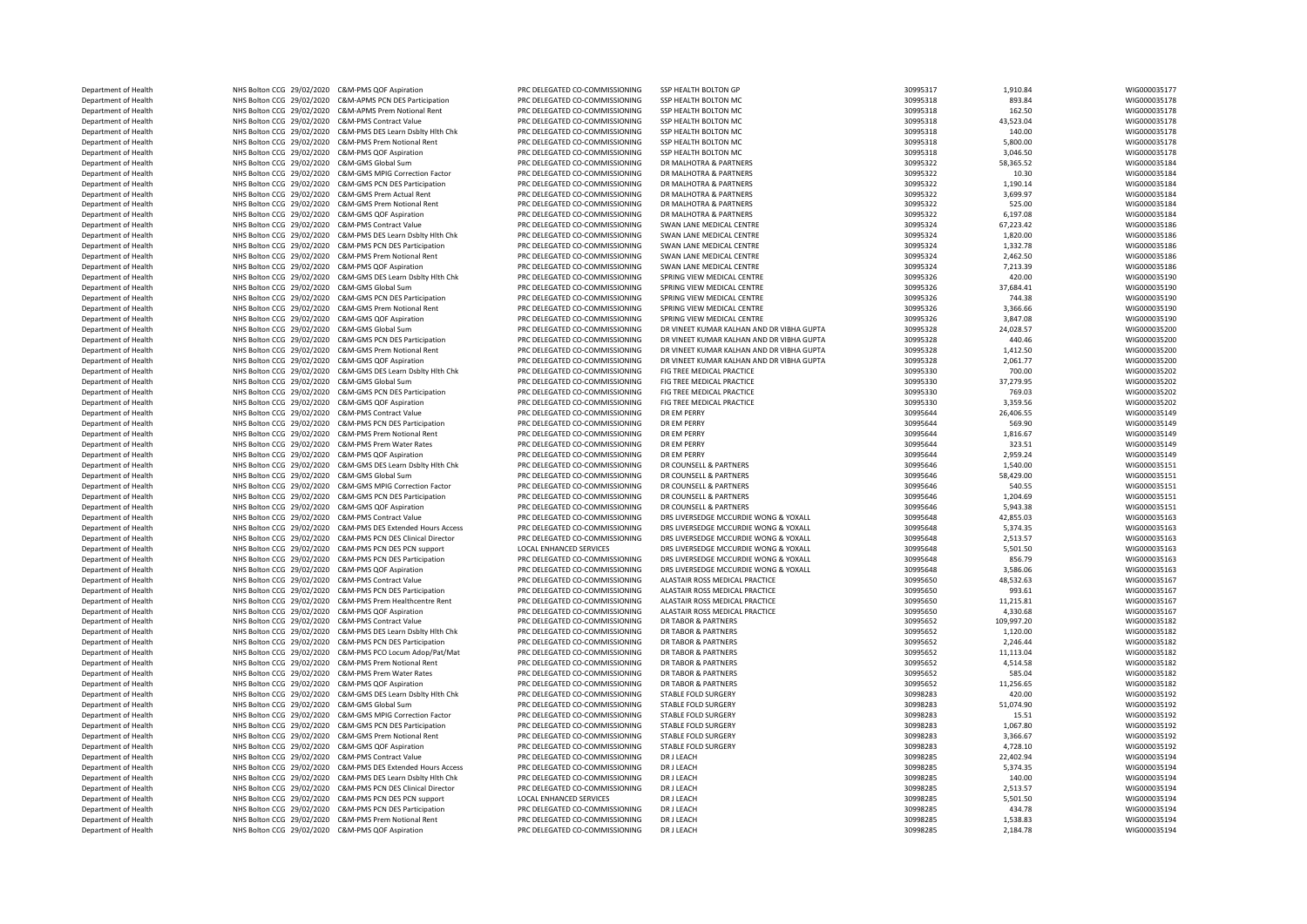| Department of Health | NHS Bolton CCG 29/02/2020 C&M-GMS Global Sum         |                                                            | PRC DELEGATED CO-COMMISSIONING | DR S KARIM & DR S JAMES-AUTHE | 30998287 | 29.701.47  | WIG000035196 |
|----------------------|------------------------------------------------------|------------------------------------------------------------|--------------------------------|-------------------------------|----------|------------|--------------|
| Department of Health |                                                      | NHS Bolton CCG 29/02/2020 C&M-GMS MPIG Correction Factor   | PRC DELEGATED CO-COMMISSIONING | DR S KARIM & DR S JAMES-AUTHE | 30998287 | 180.24     | WIG000035196 |
| Department of Health |                                                      | NHS Bolton CCG 29/02/2020 C&M-GMS PCN DES Participation    | PRC DELEGATED CO-COMMISSIONING | DR S KARIM & DR S IAMES-AUTHE | 30998287 | 596.63     | WIG000035196 |
| Department of Health |                                                      | NHS Bolton CCG 29/02/2020 C&M-GMS Prem Notional Rent       | PRC DELEGATED CO-COMMISSIONING | DR S KARIM & DR S JAMES-AUTHE | 30998287 | 2.560.00   | WIG000035196 |
| Department of Health | NHS Bolton CCG 29/02/2020 C&M-GMS QOF Aspiration     |                                                            | PRC DELEGATED CO-COMMISSIONING | DR S KARIM & DR S JAMES-AUTHE | 30998287 | 3.140.18   | WIG000035196 |
| Department of Health | NHS Bolton CCG 29/02/2020 C&M-PMS GP Statutory Levy  |                                                            | PRC DELEGATED CO-COMMISSIONING | <b>HEATON MEDICAL CENTRE</b>  | 30998288 | (192.90)   | WIG000035197 |
| Department of Health | NHS Bolton CCG 29/02/2020 C&M-PMS Voluntary Levy     |                                                            | PRC DELEGATED CO-COMMISSIONING | <b>HEATON MEDICAL CENTRE</b>  | 30998288 | (52.61)    | WIG000035197 |
| Department of Health | NHS Bolton CCG 29/02/2020 ME - PMS GP Prior Year ERs |                                                            | PRC DELEGATED CO-COMMISSIONING | <b>HEATON MEDICAL CENTRE</b>  | 30998288 | (8,691.89) | WIG000035197 |
| Department of Health |                                                      | NHS Bolton CCG 29/02/2020 ME - PMS TPS Added Years Adi EEs | PRC DELEGATED CO-COMMISSIONING | <b>HEATON MEDICAL CENTRE</b>  | 30998288 | (162.50)   | WIG000035197 |
| Department of Health |                                                      | NHS Bolton CCG 29/02/2020 ME-PMS GP Pension EEs-PMS        | PRC DELEGATED CO-COMMISSIONING | <b>HEATON MEDICAL CENTRE</b>  | 30998288 | (6,925.00) | WIG000035197 |
| Department of Health |                                                      | NHS Bolton CCG 29/02/2020 ME-PMS GP Pension ERs Adjs - PMS | PRC DELEGATED CO-COMMISSIONING | <b>HEATON MEDICAL CENTRE</b>  | 30998288 | (7,261.90) | WIG000035197 |
| Department of Health | NHS Bolton CCG 29/02/2020 ME-PMS GP Prior Year EEs   |                                                            | PRC DELEGATED CO-COMMISSIONING | <b>HEATON MEDICAL CENTRE</b>  | 30998288 | (7,570.23) | WIG000035197 |
|                      |                                                      |                                                            |                                |                               |          |            |              |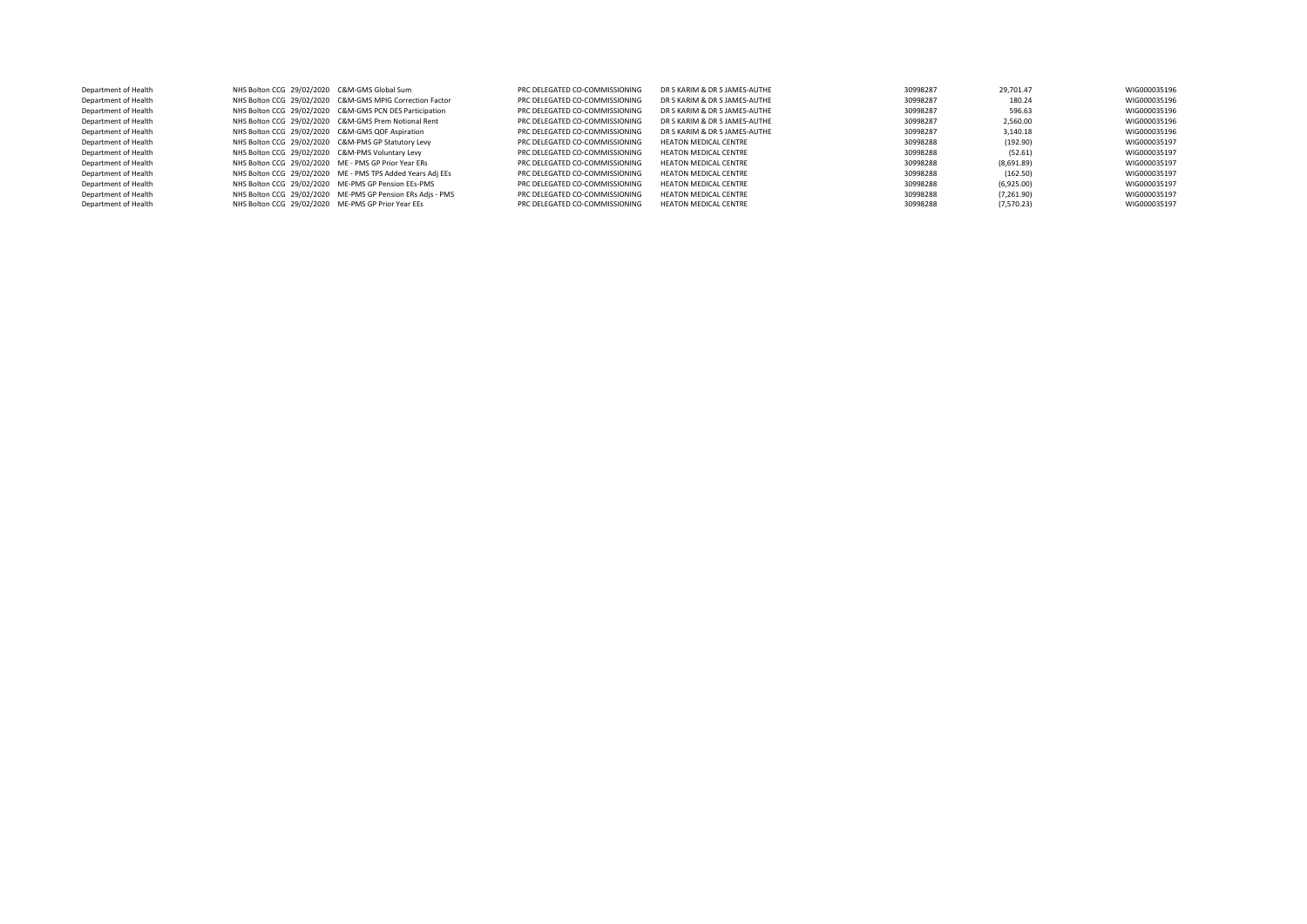Department of Health NHS Bolton CCG 29/02/2020 C&M-PMS Contract Value PRC DELEGATED CO-COMMISSIONING HEATON MEDICAL CENTRE 30998289 78,108.69 78,108.69 78,108.69 WIG000035198<br>Department of Health NHS Bolton CCG 29/02/2020 Department of Health NHS Bolton CCG 29/02/2020 C&M-PMS DES Learn Dsblty Hlth Chk PRC DELEGATED CO-COMMISSIONING HEATON MEDICAL CENTRE 30998289 560.00 560.00 MIG000035198<br>Department of Health NHS Bolton CCG 29/02/2020 C&M-P Department of Health NHS Bolton CCG 29/02/2020 C&M-PMS PCN DES Participation PRC DELEGATED CO-COMMISSIONING HEATON MEDICAL CENTRE 30998289 30998289 1,561.57 1,561.57 WIG000035198 20998289 1,561.57 WIG000035198 20998289 1,5 Department of Health NHS Bolton CCG 29/02/2020 C&M-PMS PCO Locum Sickness PRC DELEGATED CO-COMMISSIONING HEATON MEDICAL CENTRE 30998289 6,475.00 6,475.00 WIG000035198<br>Department of Health NHS Bolton CCC 29/02/2020 C&M-PMS Department of Health NHS Bolton CCG 29/02/2020 C&M-PMS Prem Notional Rent PRC DELEGATED CO-COMMISSIONING HEATON MEDICAL CENTRE 30998289 5,237.50 WIG000035198 Department of Health NHS Bolton CCG 29/02/2020 C&M-PMS QOF Aspiration PRC DELEGATED CO-COMMISSIONING HEATON MEDICAL CENTRE 30998289 9,107.72 9,107.72 WIG000035198<br>Department of Health NHS Bolton CCG 29/02/2020 Cont Care- A Department of Health NHS Bolton CCG 29/02/2020 Cont Care- Adult 100% Fully Funded CHC ADULT FULLY FUNDED ASTLEY GRANGE HOMES LTD 31001860 31001860 27,667.59 27,667.59 Department of Health NHS Bolton CCG 29/02/2020 Cont Care-Funded Nursing Care Allow FUNDED NURSING CARE ASTLEY GRANGE HOMES LTD 31001860 3,333.17 76 Department of Health NHS Bolton CCG 29/02/2020 Cont Care-Funded Nursing Care Allow FUNDED NURSING CARE FOUR SEASONS HEALTH CARE LTD 31001869 2,720.45 927365991 CATJAN2020 Department of Health NHS Bolton CCG 29/02/2020 Cont Care-Physical Disab (65+) CHC ADULT FULLY FUNDED FOUR SEASONS HEALTH CARE LTD 31001869 31001869 33,975.93 927365991 CATJ<br>Department of Health NHS Bolton CCG 29/02/2020 Co Department of Health NHS Bolton CCG 29/02/2020 Cont Care- Adult 100% Fully Funded CHC ADULT FULLY FUNDED STRATHMORE NURSING HOME 31001875 30,113.57 30,113.57 30,113.57 30,113.57 30,113.57 30,113.57 30,113.57 30,113.57 30,1 Department of Health NHS Bolton CCG 29/02/2020 Cont Care-Funded Nursing Care Allow FUNDED NURSING CARE STRATHMORE NURSING HOME 31001875 3,039.06 3958 Department of Health NHS Bolton CCG 29/02/2020 Hcare Srv Rec NHS Trust-Contract Baseline NHS 111 NORTH WEST AMBULANCE SERVICE NHS TRUST NEW 31001881 76,392.00 654435138 4110049188<br>Department of Health NHS Bolton CCG 29/02/ Department of Health NHS Bolton CCG 29/02/2020 Hcare Srv Rec NHS Trust-Contract Baseline AMBULANCE SERVICES NORTH WEST AMBULANCE SERVICE NHS TRUST 31001891 770,383.00 654435138 4110049188<br>Department of Health NHS Bolton CC Department of Health NHS Bolton CCG 29/02/2020 Hcare Srv Rec NHS Trust-Contract Baseline AMBULANCE SERVICES NORTH WEST AMBULANCE SERVICE NHS TRUST 31001899 117,402.00 654435138 411004921<br>Department of Health NHS Bolton CCG Department of Health NHS Bolton CCG 29/02/2020 Hcare Srv Rec Fdtn Trust-CQUIN ACUTE COMMISSIONING WRIGHTINGTON WIGAN & LEIGH NHS FOUNDATION TRUST 31001908 6,347.00 GB654951509 55595031 56595031 57595031 57696131 5866249515 Department of Health NHS Bolton CCG 29/02/2020 Hcare Srv Rec Fdtn Trust-Contract Baseline ACUTE COMMISSIONING WRIGHTINGTON WIGAN & LEIGH NHS FOUNDATION TRUST 31001908 532,373.00 GB654951509 55595031 55595031 55595031 55595 Department of Health NHS Bolton CCG 29/02/2020 Cont Care- Adult 100% Fully Funded CHC ADULT FULLY FUNDED HC ONE LTD HC ONE LTD 31002029 42,223.99 218770886 IFOUJAN20<br>Department of Health NHS Bolton CCG 29/02/2020 Cont Care Department of Health NHS Bolton CCG 29/02/2020 Cont Care-Funded Nursing Care Allow FUNDED NURSING CARE HC ONE LTD 31002029 3,698.73 218770886 IFOUJAN20 IFOUJAN20<br>Department of Health NHS Bolton CCG 29/02/2020 Cont Care-Adu Department of Health MHS Bolton CCG 29/02/2020 Cont Care- Adult 100% Fully Funded CHC ADULT FULLY FUNDED ADVINIA HEALTH CARE LTD 31002052 68,006.14 68,006.14 MIB060114TOM<br>Department of Health MHS Bolton CCG 29/02/2020 C&M-Department of Health NHS Bolton CCG 29/02/2020 C&M-GMS Global Sum PRC DELEGATED CO-COMMISSIONING DR C HENDY & PARTNER 31017349 31017349 34,764.81 34,764.81 WIG000035123<br>Department of Health NHS Bolton CCG 29/02/2020 C&M-GM Department of Health **1986 MHS Bolton CCG 29/02/2020 C&M-GMS MPIG** Correction Factor PRC DELEGATED CO-COMMISSIONING DR C HENDY & PARTNER 31017349 31017349 45.55 WIG00035123<br>Department of Health MHS Bolton CCG 29/02/2020 C& Department of Health **1986 MHS Bolton CCG 29/02/2020 C&M-GMS PC**N DES Participation PRC DELEGATED CO-COMMISSIONING DR C HENDY & PARTNER 31017349 31017349 715.26 715.26 WIG00035123<br>Department of Health NHS Bolton CCG 29/02/ Department of Health NHS Bolton CCG 29/02/2020 C&M-GMS Prem Notional Rent PRC DELEGATED CO-COMMISSIONING DR C HENDY & PARTNER 31017349 2,513.50 2,513.50 WIG00035123<br>Department of Health NHS Bolton CCG 29/02/2020 C&M-GMS OF Department of Health **1986 MHS Bolton CCG 29/02/2020 C&M-GMS QOF Aspiration** PRC DELEGATED CO-COMMISSIONING DR C HENDY & PARTNER 31017349 3.294.62 3,294.62 WIG000035123<br>Department of Health NHS Bolton CCG 29/02/2020 ME - G NHS Bolton CCG 29/02/2020 ME - GMS GP Prior Year ERs Department of Health NHS Bolton CCG 29/02/2020 ME-GMS GP Prior Year EEs PRC DELEGATED CO-COMMISSIONING DR C HENDY & PARTNER 31017349 5,102.03 5,102.03 WIG000035123 Department of Health **1986 MHS Bolton CCG 29/02/2020 C&M-GMS DES** Extended Hours Access PRC DELEGATED CO-COMMISSIONING DUNSTAN PARTNERSHIP 31017350 4,369.26 4,369.26 4,369.26 WIG000035188<br>Department of Health MHS Bolton CC NHS Bolton CCG 29/02/2020 C&M-GMS DES Learn Dsblty Hlth Chk Department of Health 29,234.53 NHS Bolton CCG 29/02/2020 C&M-GMS Global Sum PRC DELEGATED CO-COMMISSIONING DUNSTAN PARTNERSHIP 31017350 79,234.53 79,234.53 WIG000035188<br>Department of Health NHS Bolton CCG 29/02/2020 C&M-GM Department of Health NHS Bolton CCG 29/02/2020 C&M-GMS MPIG Correction Factor PRC DELEGATED CO-COMMISSIONING DUNSTAN PARTNERSHIP 31017350 31017350 71.63 71.63 WIG00035188<br>Department of Health NHS Bolton CCG 29/02/2020 C&M-Department of Health NHS Bolton CCG 29/02/2020 C&M-GMS PCM DES Clinical Director PRC DELEGATED CO-COMMISSIONING DUNSTAN PARTNERSHIP 31017350 31017350 2,043.49 WIG000035188<br>Department of Health NHS Bolton CCG 29/02/2020 C&M Department of Health NHS Bolton CCG 29/02/2020 C&M-GMS PCN DES PCN support LOCAL ENHANCED SERVICES DUNSTAN PARTNERSHIP 31017350 4,472.63 WIG000035188 Department of Health MHS Bolton CCG 29/02/2020 C&M-GMS PCM DES Participation PRC DELEGATED CO-COMMISSIONING DUNSTAN PARTNERSHIP DESCRIPTION 31017350 1,620.95 1,620.95 WIG000035188<br>Department of Health MHS Bolton CCG 29/02/ Department of Health NHS Bolton CCG 29/02/2020 C&M-GMS PCO Doctors Ret Scheme PRC DELEGATED CO-COMMISSIONING DUNSTAN PARTNERSHIP 31017350 5,230.72 5,300.72 WIG000035188<br>Department of Health NHS Bolton CCG 29/02/2020 C&M-GM Department of Health MHS Bolton CCG 29/02/2020 C&M-GMS PCO Locum Sickness PRC DELEGATED CO-COMMISSIONING DUNSTAN PARTNERSHIP 31017350 5,355.55 55 555.55 WIG000035188 Department of Health NHS Bolton CCG 29/02/2020 C&M-GMS Prem Healthcentre Rent PRC DELEGATED CO-COMMISSIONING DUNSTAN PARTNERSHIP 31017350 16,402.88 16,402.88 WIG000035188<br>Department of Health NHS Bolton CG 29/02/2020 C&M-G Department of Health NHS Bolton CCG 29/02/2020 C&M-GMS QOF Aspiration PRC DELEGATED CO-COMMISSIONING DUNSTAN PARTNERSHIP 31017350 10,064.65 WIG000035188 0epartment of Health 1,262.00 654457614 MHS Bolton CCG 29/02/2020 Apprenticeship Levy Payable BALANCE SHEET HMRC HMRC 2010 1,262.00 654457614 51034512 1,262.00 654457614 475PW004363742010 1,262.00 654457614 475PW004363742 Department of Health NHS Bolton CCG 29/02/2020 Income tax <1Yr Alberta MHS BALANCE SHEET HMRC 31034512 75,412.80 654457614 475PW004363742010 1246.00 654457614 475PW004363742010 1246.00 654457614 475PW004363742010 1246.00 6 Department of Health NHS Bolton CCG 29/02/2020 Income tax <1Yr-Student Loans BALANCE SHEET HMRC HMRC NHS BOLTON 31034512 1,846.00 654457614 475PW004363742010 475PW004363742010 1,846.00 654457614 475PW004363742010 475PW0043 Department of Health NHS Bolton CCG 29/02/2020 National Insurance < 1 yr-NI- ERS BALANCE SHEET HMRC NEED HMRC 31034512 52,847.26 654457614 475PW004363742010 Department of Health NHS Bolton CCG 29/02/2020 National Insurance < 1 yr-NI-EES BALANCE SHEET HMRC HMRC 31034512 38,445.02 654457614 475PW004363742010 Department of Health 1983 NHS Bolton CCG 29/02/2020 Post Graduate Loan Payable BALANCE SHEET SALANCE SHEET HMRC HISTOR SALANCE SHEET SALANCE SHEET SALANCE SHEET SALANCE SHEET SALANCE SHEET SALANCE SHEET SALANCE SHEET SALAN <table>\n<tbody>\n<tr>\n<th>Department of Health</th>\n<th>NHS Bottom CGC 29/02/020</th>\n<th>Satutory Mat Pay &lt;1 yr</th>\n<th>BALANCE SHEET</th>\n<th>HMRC</th>\n<th>HMRC</th>\n<th>31034512</th>\n<th>31034512</th>\n<th>1,778.27) 654457614</th>\n<th>475PW004363742010</th>\n</tr>\n<tr>\n<td>Department of Health</td>\n<td>NHS Bottom CGG 29/02/020</td>\n<td>Statutory Patentory Parting Pay &lt;1 yr</td>\n<td>BAI ANCE S Department of Health NHS Bolton CCG 29/02/2020 Statutory Paternity Pay < 1 yr BALANCE SHEET HMRC HEALTH HMRC 31034512 (273.58) 654457614 475PW00436<br>Department of Health NHS Bolton CCG 29/02/2020 Statutory Paternity Pay = 1 NHS Bolton CCG 29/02/2020 Clinical&Medical-Othe Public Sector NON RECURRENT PROGRAMMES BOLTON COUNCIL 30000 30,250.00 3.0234E+150.00 3.0234E+150.00 3.0234E+150.00 3.0234E+150.00 3.0234E+150.00 3.0234E+150.00 3.0234E+150.00 Department of Health NHS Bolton CCG 29/02/2020 Hlthcre-Foundation Trsts CHILDREN SERVICES ROYAL BOLYAL BOLYAL BOLYAL ROLTON HOSPITAL NHS FOUNDATION TRUST 31037411 Department of Health NHS Bolton CCG 29/02/2020 Clinical&Medical-Independent Sector MENTAL HEALTH SERVICES - ADULTS NORTHERN HEALTHCARE LTD 31037425 31037425 101,400.00 1116<br>Department of Health NHS Bolton CCG 29/02/2020 Hc CHILD AND ADOLESCENT MENTAL HEALTH NORTH WEST BOROUGHS HEALTHCARE NHS FOUNDATION TRUST Department of Health NHS Bolton CCG 29/02/2020 Hcare Srv Rec Fdtn Trust-CQUIN MENTAL HEALTH CONTRACTS NORTH WEST BOROUGHS HEALTH CARE NHS FOUNDATION TRUST 31037482 97.00 97.00 16044785<br>Department of Health NHS Bolton CCG 2 Department of Health NHS Bolton CCG 29/02/2020 Hcare Srv Rec Fdtn Trust-Contract Baseline CHILD AND ADOLESCENT MENTAL HEALTH NORTH WEST BOROUGHS HEALTHCARE NHS FOUNDATION TRUST 31037482 22,849.00 16044785 23,859.00 1604478 Department of Health **NHS Bolton CCG 29/02/2020** Hcare Srv Rec Edtn Trust-Contract Baseline Department of Health NHS Bolton CCG 29/02/2020 Hcare Srv Rec Fdtn Trust-Contract Baseline MENTAL HEALTH SERVICES - ADULTS GREATER MANCHESTER MENTAL HEALTH NHS FOUNDATION TRUST 31037534 97,990.85 GB654929594 36812<br>Departmen NHS Bolton CCG 29/02/2020 Hcare Srv Rec Fdtn Trust-Non Contract Department of Health MHS Bolton CCG 29/02/2020 Cont Care-Funded Nursing Care Allow FUNDED NURSING CARE BOLTON COUNCIL BOLTON COUNCIL 31005363 120,000.00 1063991-12-FEB-2020 106391-12-FEB-2020 120,000 2013111 20,000 2013111 Department of Health NHS Bolton CCG 29/02/2020 Hcare Srv Rec Fdtn Trust-Over/ Under Performance ACUTE COMMISSIONING SALFORD ROYAL NHS FOUNDATION TRUST SALTTEN 31125916 107,075.00 654939786 S0031311<br>Department of Health NHS Department of Health NHS Bolton CCG 29/02/2020 C&M-PMS IT Comm Servs -GP Practices PRIMARY CARE IT Department of Health MHS Bolton CCG 29/02/2020 C&M-PMS IT Comm Servs -GP Practices PRIMARY CARE IT ROYAL BOLTON HOSPITAL NHS FOUNDATION TRUST 31125961 45,800.00 654913421 1057446 1057446 12.59 1057446 12.59 1057446 1057446 Department of Health 19,725.00 654439560 NHS Bolton CCG 29/02/2020 Clinical&Medical-Devolved Admin'n NCAS/OATS BETSI CADWALADR UNIVERSITY LHB 3712700 31127008 40825.00 40825.00 40825.00 40825.00 40825.00 40825 103.420.91 6 Department of Health NHS Bolton CCG 29/02/2020 Hcare Srv Rec Fdtn Trust-Over/ Under Performance ACUTE COMMISSIONING THE CHRISTIE NHS FOUNDATION TRUST 31127020 103,420.91 654916118 34677<br>Department of Health Shahr CCG 29/0 Department of Health NHS Bolton CCG 29/02/2020 Hcare Srv Rec Fdtn Trust-Over/ Under Performance ACUTE COMMISSIONING LANCASHIRE TEACHING HOSPITALS NHS FOUNDATION TRUST 31127042 (37,381.35) 654937107 15336<br>Department of Heal Department of Health NHS Bolton CCG 29/02/2020 Clinical&Medical-Independent Sector OUT OF HOURS BARDOC BARDOC 31127062 31127062 374,958.00 374,958.00 3177<br>Department of Health Solton CCG 29/02/2020 Heare Sou Recreated Trus Department of Health NHS Bolton CCG 29/02/2020 Hcare Srv Rec Fdtn Trust-Over/ Under Performance ACUTE COMMISSIONING SALFORD ROYAL NHS FOUNDATION TRUST 31127174 98,378.00 654939786 S0033106<br>Department of Health NHS Bolton C Department of Health NHS Bolton CCG 29/02/2020 Clinical&Medical-Independent Sector ACUTE COMMISSIONING OAKLANDS HOSPITAL 31127213 83,017.04 GB 426505170 L0950220 Department of Health NHS Bolton CCG 29/02/2020 Clinical&Medical-Othe Public Sector PROGRAMME PROJECTS BOLTON COUNCIL 31127385 812,524.59 3.0234E+15 Department of Health NHS Bolton CCG 29/02/2020 Hcare Srv Rec Fdtn Trust-Contract Baseline MENTAL HEALTH CONTRACTS CHESHIRE AND WIRRAL PARTNERSHIP NHS FOUNDATION TRUST 31166630 26,374.12 654951901 8710<br>Department of Health Department of Health NHS Bolton CCG 29/02/2020 Clinical&Medical-Independent Sector ACUTE COMMISSIONING NATIONAL UNPLANNED PREGNANCY ADVISORY SERVICE 31185042 31185042 38,178.54 38,178.54 38,178.54 38,178.54 38,178.54 38,17 DEPARTMENT OF ANTI-DEPARTMENT OF HEALTH NET ACCOMMISSION COMMISSIONING PENNING PENNING PENNING PENNING PENNING PENNING PENNING PENNING PENNING PENNING PENNING PENNING ACCOMMISSION ACCOMMISSION ACCOMMISSION AND ACCOMMISSION Department of Health NHS Bolton CCG 29/02/2020 Hcare Srv Rec NHS Trust-Contract Baseline ACUTE COMMISSIONING PENNINE ACUTE HOSPITALS NHS TRUST 31185049 140,884.00 654418333 A0023516<br>Department of Health NHS Bolton CCG 29/0 Department NHS Bolton CCG 29/02/2020 Hcare Srv Rec Edtn Trust-COUIN Department of Health NHS Bolton CCG 29/02/2020 Hcare Srv Rec Fdtn Trust-COUIN COMMUNITY SERVICES ROYAL BOLTON HOSPITAL NHS FOUNDATION TRUST 31185055 316,988.25 654913421 1057983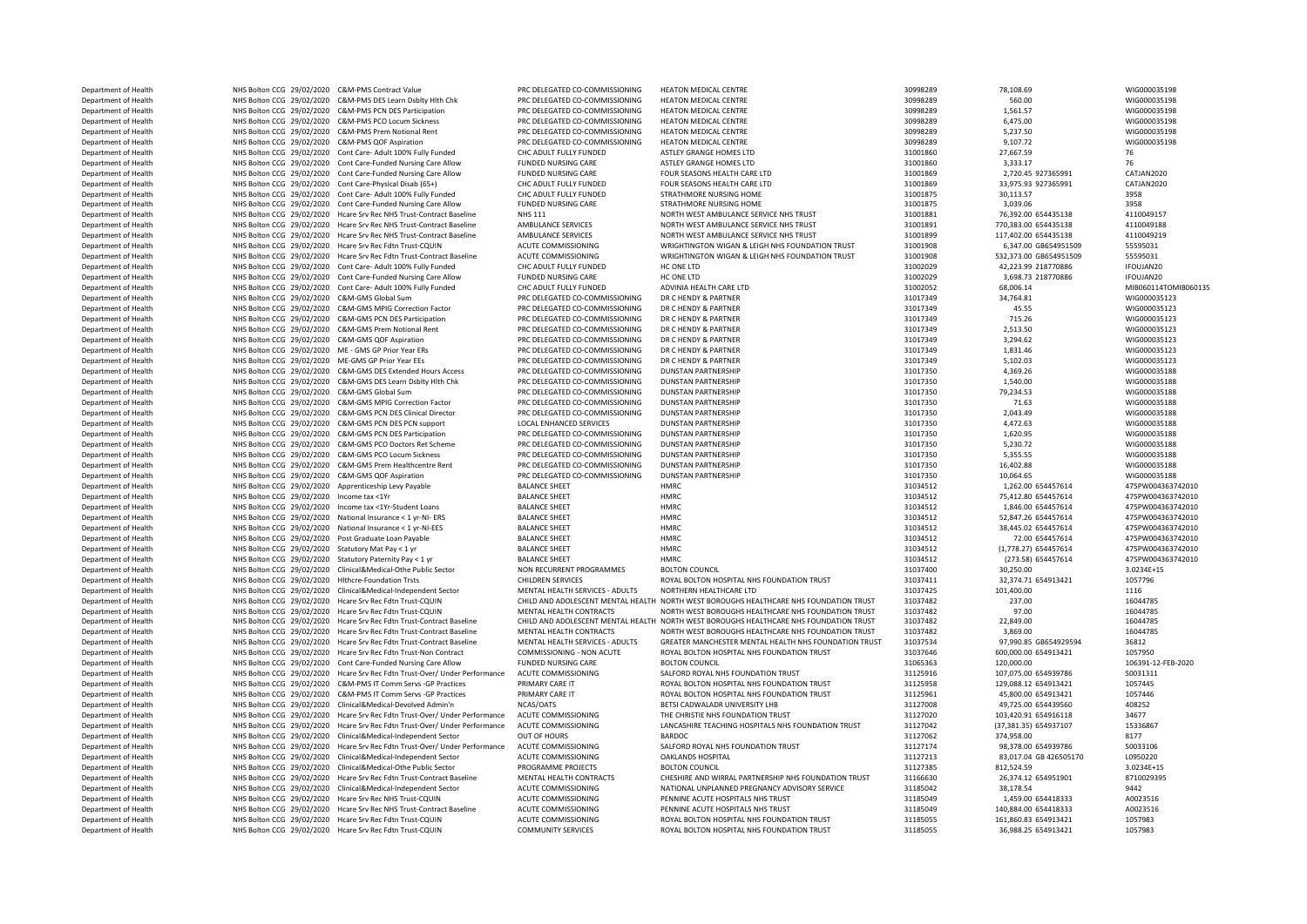| Department of Health |                                                   | NHS Bolton CCG 29/02/2020 Hcare Srv Rec Fdtn Trust-Contract Baseline | ACUTE COMMISSIONING                 | ROYAL BOLTON HOSPITAL NHS FOUNDATION TRUST            | 31185055 | 13.527.426.22 654913421  | 1057983            |
|----------------------|---------------------------------------------------|----------------------------------------------------------------------|-------------------------------------|-------------------------------------------------------|----------|--------------------------|--------------------|
| Department of Health |                                                   | NHS Bolton CCG 29/02/2020 Hcare Srv Rec Fdtn Trust-Contract Baseline | <b>COMMUNITY SERVICES</b>           | ROYAL BOLTON HOSPITAL NHS FOUNDATION TRUST            | 31185055 | 3.531.463.70 654913421   | 1057983            |
| Department of Health |                                                   | NHS Bolton CCG 29/02/2020 Clinical&Medical-Independent Sector        | ACUTE COMMISSIONING                 | BMI HEALTHCARE LTD                                    | 31185084 | (141,502.15) GB235134980 | 121772             |
| Department of Health |                                                   | NHS Bolton CCG 29/02/2020 Hcare Srv Rec Fdtn Trust-CQUIN             | ACUTE COMMISSIONING                 | THE CHRISTIE NHS FOUNDATION TRUST                     | 31185108 | 1.430.66 654916118       | 34843              |
| Department of Health |                                                   | NHS Bolton CCG 29/02/2020 Hcare Srv Rec Fdtn Trust-Contract Baseline | ACUTE COMMISSIONING                 | THE CHRISTIE NHS FOUNDATION TRUST                     | 31185108 | 138.529.67 654916118     | 34843              |
| Department of Health | NHS Bolton CCG 29/02/2020 Audit Fees: Statutory   |                                                                      | <b>FINANCE</b>                      | KPMG IIP                                              | 31185609 | 45.488.40 791788859      | 5502027601         |
| Department of Health |                                                   | NHS Bolton CCG 29/02/2020 Cont Care- Adult 100% Fully Funded         | CHC ADULT FULLY FUNDED              | ABBEY HEALTH CARE (FARNWORTH) LTD                     | 31185650 | 60.016.06                | 6155               |
| Department of Health |                                                   | NHS Bolton CCG 29/02/2020 Cont Care-Funded Nursing Care Allow        | <b>FUNDED NURSING CARE</b>          | ABBEY HEALTH CARE (FARNWORTH) LTD                     | 31185650 | 12.862.87                | 6155               |
| Department of Health | NHS Bolton CCG 29/02/2020 C&M-APMS Contract Value |                                                                      | PRC DELEGATED CO-COMMISSIONING      | BOLTON GP PARTNERSHIP LTD                             | 31189658 | 43.761.86                | 106365-07-FEB-2020 |
| Department of Health | NHS Bolton CCG 29/02/2020 C&M-APMS QOF Aspiration |                                                                      | PRC DELEGATED CO-COMMISSIONING      | BOLTON GP PARTNERSHIP LTD                             | 31189658 | 3.495.00                 | 106365-07-FEB-2020 |
| Department of Health |                                                   | NHS Bolton CCG 29/02/2020 Hcare Srv Rec Fdtn Trust-Non Contract      | MENTAL HEALTH CONTRACTS             | GREATER MANCHESTER MENTAL HEALTH NHS FOUNDATION TRUST | 31231235 | 118,280.00 GB654929594   | 32511              |
| Department of Health |                                                   | NHS Bolton CCG 29/02/2020 Clinical&Medical-Commercial Sector         | MENTAL HEALTH SERVICES - SPECIALIST | FIYSIUM HEALTHCARE LTD                                | 31231555 | 39.312.00 GB257732580    | STM00443           |
|                      |                                                   |                                                                      |                                     |                                                       |          |                          |                    |